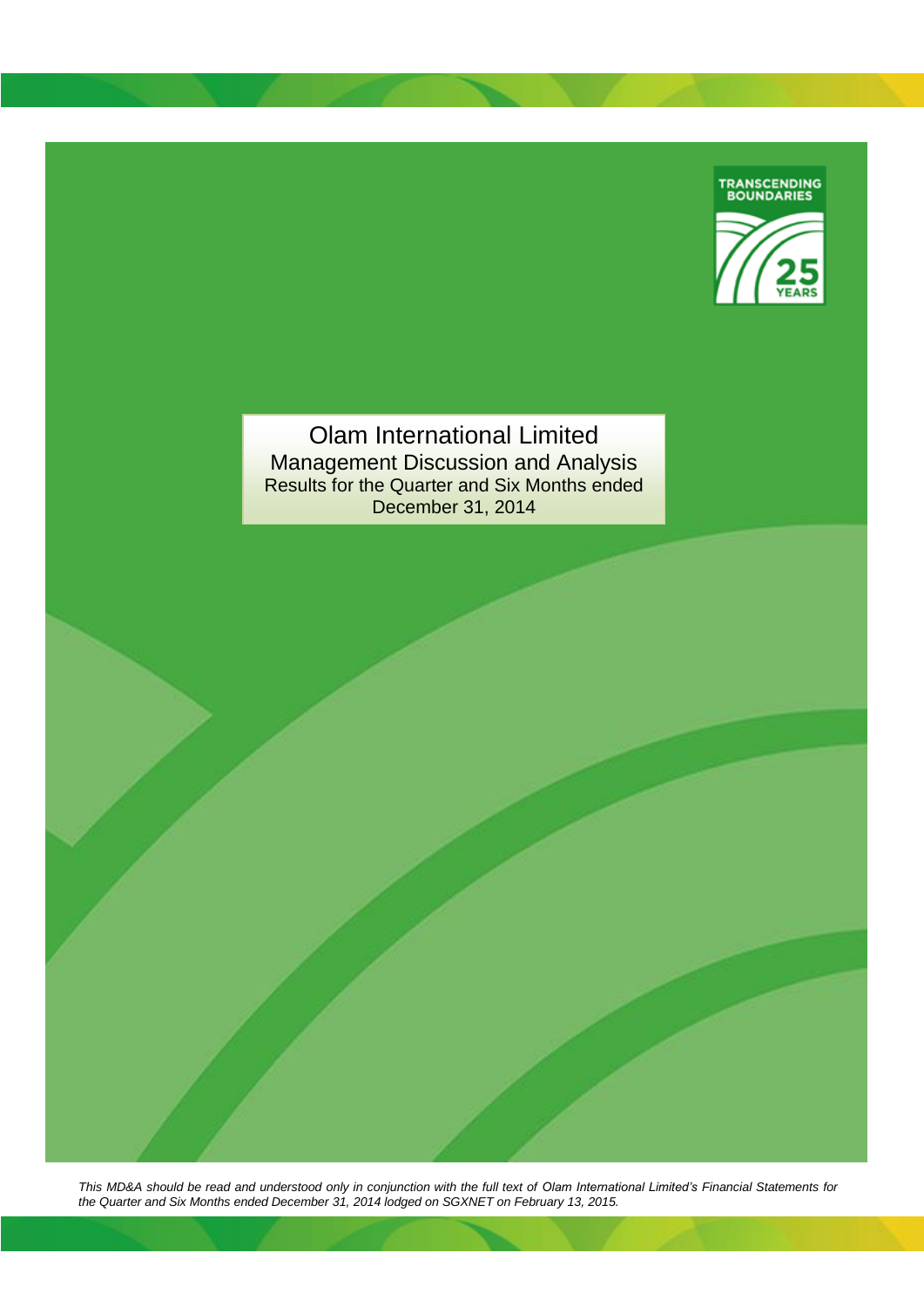# **MANAGEMENT DISCUSSION AND ANALYSIS**

Results for the Quarter and Six Months ended December 31, 2014 ("Q4 2014" and "H2 2014" respectively)

# Contents

 $\frac{1}{\sqrt{25}}$ 

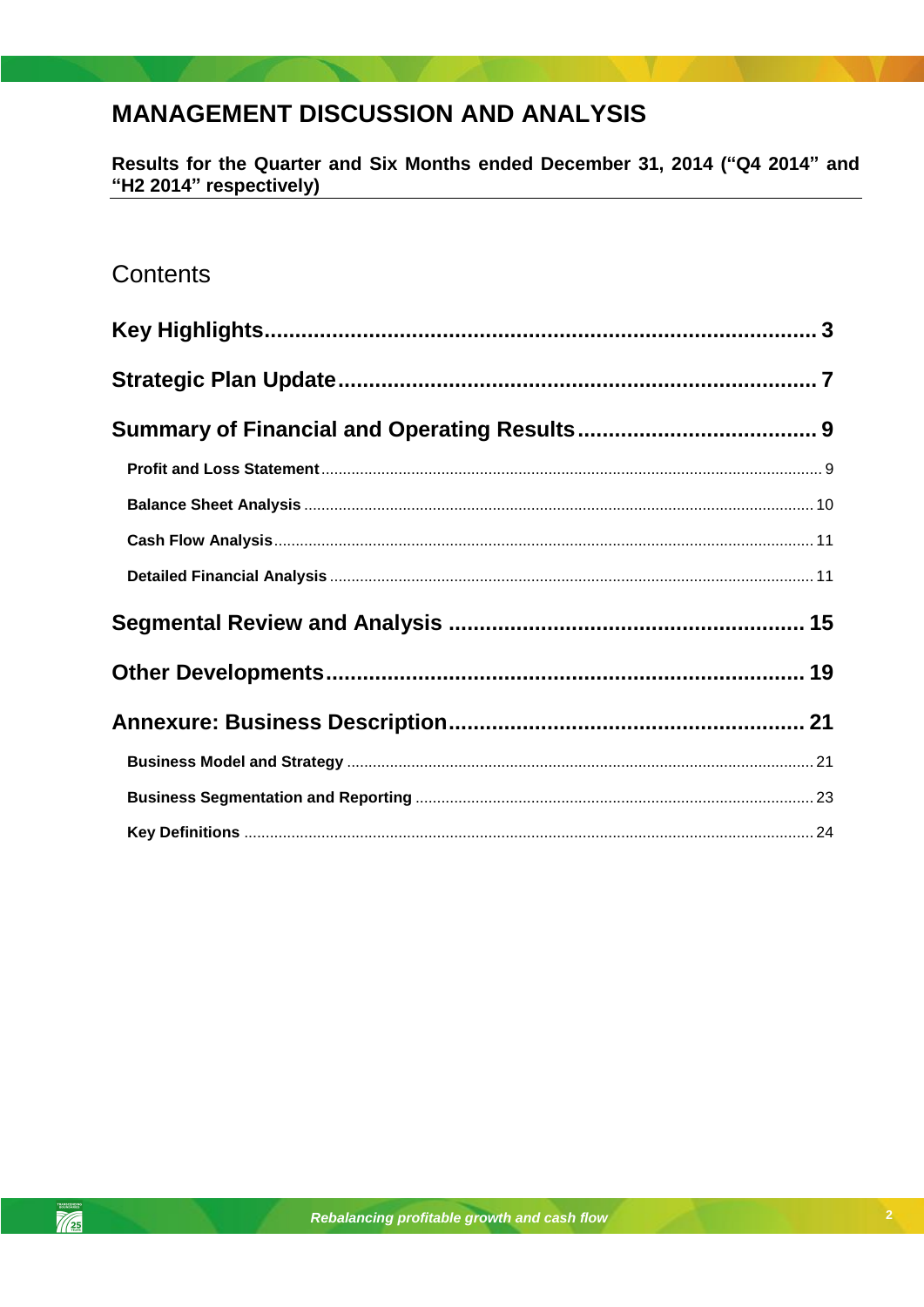### <span id="page-2-0"></span>**Financial Performance**

- **Olam achieved steady and improved underlying performance** in most platforms in H2 2014. This period was also characterised by a net adverse impact from **unprecedented currency devaluation** across many markets.
- **Reported Profit After Taxes and Minority Interests ("PATMI") declined 9.7% to S\$163.0 million** for H2 2014 (H2 2013: S\$180.5 million). Reported PATMI includes net exceptional gains of S\$25.7 million for H2 2014 (H2 2013: S\$5.9 million).
- **Sales volume declined by 11.6%** as compared to H2 2013 with continued growth in prioritised platforms offset by reduced volume from lower margin businesses that were discontinued or restructured in line with our strategic plan objectives.
- *Rebalancing profitable growth and cash flow* **businesses**. **Earnings Before Interest, Tax, Depreciation, and Amortisation (EBITDA) declined by 11.0% to S\$502.6 million** in H2 2014 compared to S\$564.8 million in H2 2013 with steady underlying growth from most platforms, which was offset by underperformance in hazelnuts, Dairy farming in Uruguay and the net adverse impact of currency devaluation. The period saw **severe and concurrent currency devaluation** against the US dollar across major markets including Russia, Nigeria, Brazil and Australia and to a lesser extent in Turkey, Mozambique and Indonesia. The estimated net negative impact on EBITDA was approximately **S\$30.0 million, mainly due to the sharp devaluation of local currencies which particularly affected our import and domestic**
- These results included a **net loss of S\$27.9 million** for H2 2014 on the **fair valuation of biological assets** compared to a **net loss of S\$12.0 million** in H2 2013.
- **Net finance costs** continued to trend lower at **S\$228.9 million** in H2 2014 compared to **S\$259.3 million** in H2 2013 due to various initiatives undertaken to optimise debt tenors and cost of borrowing.
- **Depreciation and amortisation** was marginally **lower at S\$104.9 million** in H2 2014 **compared to S\$110.6 million** in H2 2013 due to fixed asset divestments.
- **Tax expenses** (excluding tax on exceptional items) for H2 2014 were **higher at S\$32.0 million** as compared to **S\$27.4 million** for the prior corresponding period due to changes in the geographical mix of profits as compared to the prior period.
- As a result of the above, **Operational PATMI** (after excluding exceptional items) **declined by 21.4% to S\$137.3 million** (H2 2013: S\$174.6 million).

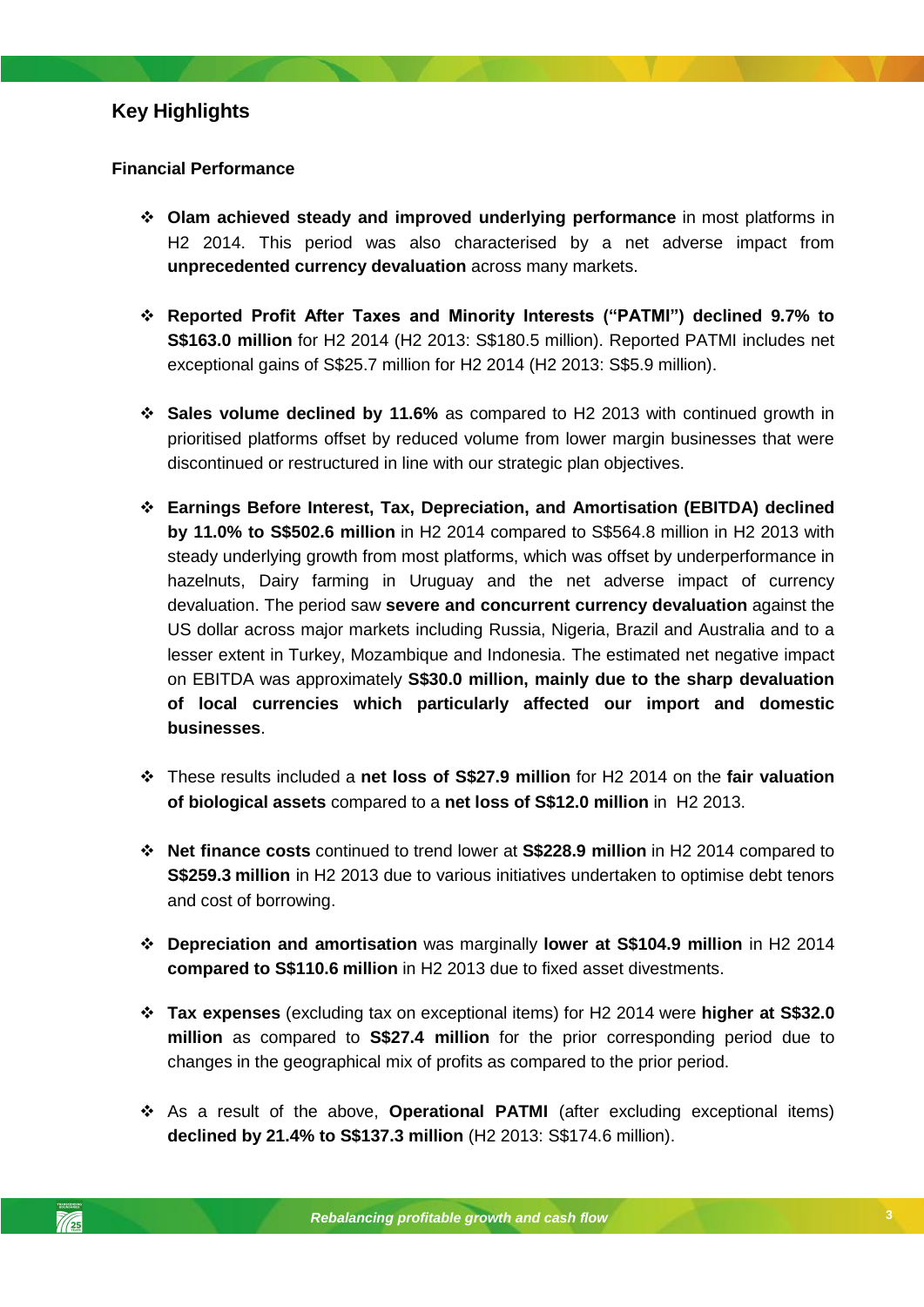- We have **moderated the pace of new investments** and incurred gross **cash capital expenditure (Capex) of S\$197.0 million** in H2 2014 as compared to S\$325.1 million in H2 2013. Net of disposals, we incurred cash capex of **S\$43.8 million** in H2 2014 as against S\$262.4 million in H2 2013.
- We generated **positive free cash flow to firm** during the current period from a combination of lower working capital requirements, reduced pace of new investments and release of cash from our strategic plan initiatives. We also reduced the net interest expense that contributed towards **improved free cash flow to equity**.
- **Net gearing of 1.85 times** at December 31, 2014 **was significantly lower than 2.06 times** as at December 31, 2013, and in line with our FY2016 objective of operating at or below 2.0 times.
- Subsequent to the strategic plan announcement in April 2013, we have completed 20 **strategic initiatives** to-date which have **released cash of S\$962.2 million**, generated a **P&L gain of S\$124.7 million** and added **S\$151.0 million directly to our capital reserves**.

# **M&A**

- $\div$  On October 29, 2014, the Company announced that it had acquired a 20.0% shareholding in ProClass Pty Ltd, the largest independent cotton testing and classing house in Australia.
- ◆ On December 5, 2014, the Company announced that it had signed a purchase agreement to **acquire a 100.0% interest in leading US peanut sheller, McCleskey Mills**, Inc. ("MMI"). The acquisition was completed in January 2015 at a final consideration of US\$175.0 million.
- On December 16, 2014, the Company announced that that it had agreed to **acquire the global cocoa business of Archer Daniels Midland Company ("ADM Cocoa")** at an enterprise value on a cash and debt free basis of **US\$1.3 billion**, comprising fixed assets of US\$550.0 million and working capital of US\$750.0 million, subject to closing adjustments. The transaction is expected to close by June 2015.
- Post December 2014, the Company announced the **sale of its Australian wool business**, Western Wool Marketing to Quality Wool of Australia.
- Post December 2014, the Company announced **the completion of the sale of a 25.0% stake in its Packaged Foods business to Sanyo Foods Co. Ltd**. ("Sanyo Foods"). The Company received cash proceeds of US\$167.5 million and has added US\$79.6 million to its capital reserves. Following the completion of the sale, Olam owns 75.0% of Caraway Pte Ltd., the holding company for all of the Company's Packaged Foods businesses with the balance 25.0% owned by Sanyo Foods.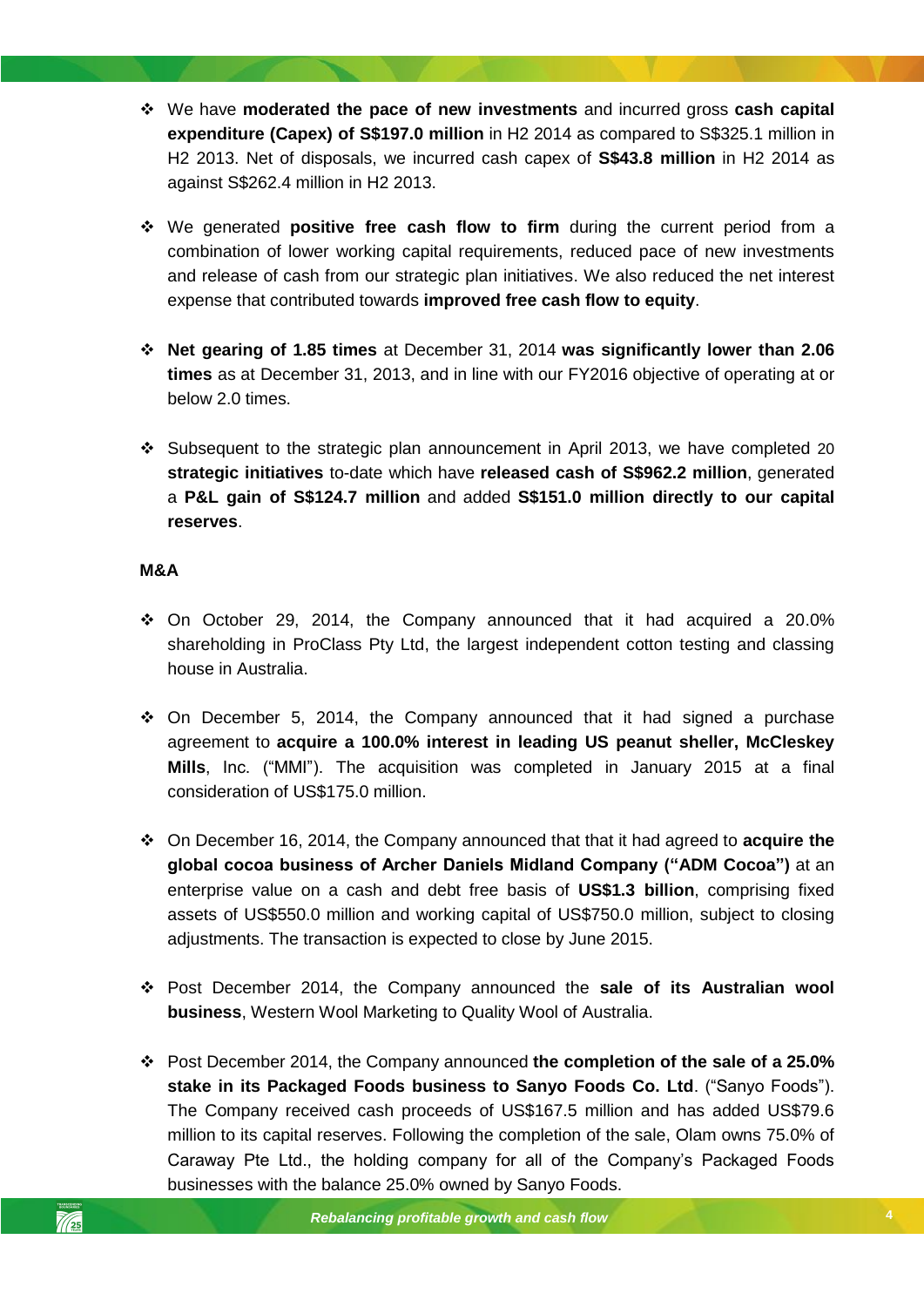# **Financing**

- On November 19, 2014, the Company announced that it had **secured revolving credit and term loan facilities aggregating US\$2,475.0 million.** The facilities comprised of 3 equal tranches of US\$825 million each – a 364-day revolving credit facility, a 2-year revolving credit facility and a 3-year term loan.
- On December 12, 2014, the Company announced that it had secured a **5-year term loan of A\$350.0 million** for its Australian subsidiaries Olam Orchards Australia Pty Ltd and Olam Australia Pty Ltd.
- Post December 2014, the Company announced the issuance of **US\$50.0 million 5 year Senior Notes** due 2020 in a private placement to an institutional investor at a fixed coupon of 4.00%.
- Post December 2014, the Company announced that it had exercised its option to **redeem all of the outstanding US\$750.0 million 6.75% bonds** due 2018 at a redemption price of 103.375% of the principal amount.

## **Others**

- warrants held by the warrant holders. Consequently, there were 410,159,418 Further to the payment of the first and final dividend at S\$0.05 per 1 ordinary share and a special silver jubilee dividend at S\$0.025 per 1 ordinary share in respect of the financial year ended 30 June 2014, the Company announced the issuance of 12,333,258 additional warrants, on the basis of 31 additional warrants for every 1,000 outstanding warrants as of December 31, 2014 at an adjusted exercise price of US\$1.21 per share.
- The Company announced a **fiscal year-end change from June 30 to December 31**. The change will enable the Company to align its fiscal year to comply with the group consolidation and reporting requirements of its majority shareholder. With this change, the Company's current fiscal year, which began on July 1, 2014 will end on December 31, 2015. Thereafter, the Company will follow a January to December fiscal year.

*"Our overall performance was adversely impacted by the unprecedented concurrent currency devaluation against the US dollar across many of our key markets. However, we are pleased with the disciplined execution against our strategic plan objectives. We are equally excited by the growth opportunities presented by the transformational acquisitions announced recently in two of our prioritised platforms – McCleskey Mills, Inc. in Edible Nuts and the global cocoa business of Archer Daniels Midland Company.* 

*"We continue to stay focused on executing our strategic plan while navigating carefully through the current macro-economic uncertainty and currency volatility, which we expect will continue through 2015." - Sunny Verghese, Co-Founder, Group Managing Director and CEO*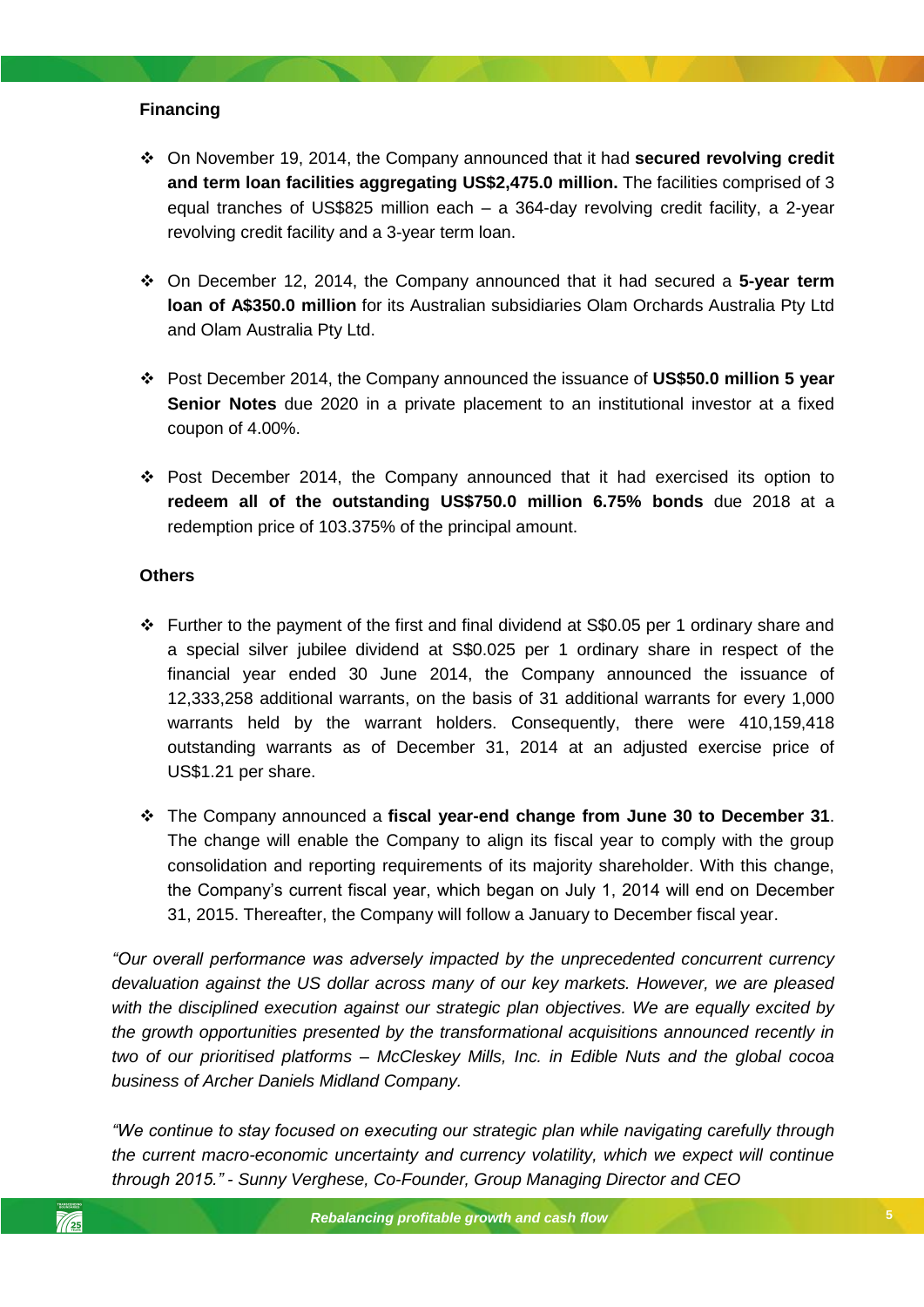*"The H2 2014 results show steady and improved underlying performance across most of our businesses with the exception of hazelnuts in Turkey, the negative impact of which is now contained and behind us; and Dairy farming in Uruguay, which is likely to underperform in 2015*  as well. We have also made significant progress in our debt optimisation efforts, which will *reduce our cost of borrowing on an ongoing basis." - A. Shekhar, Executive Director of Finance and Business Development*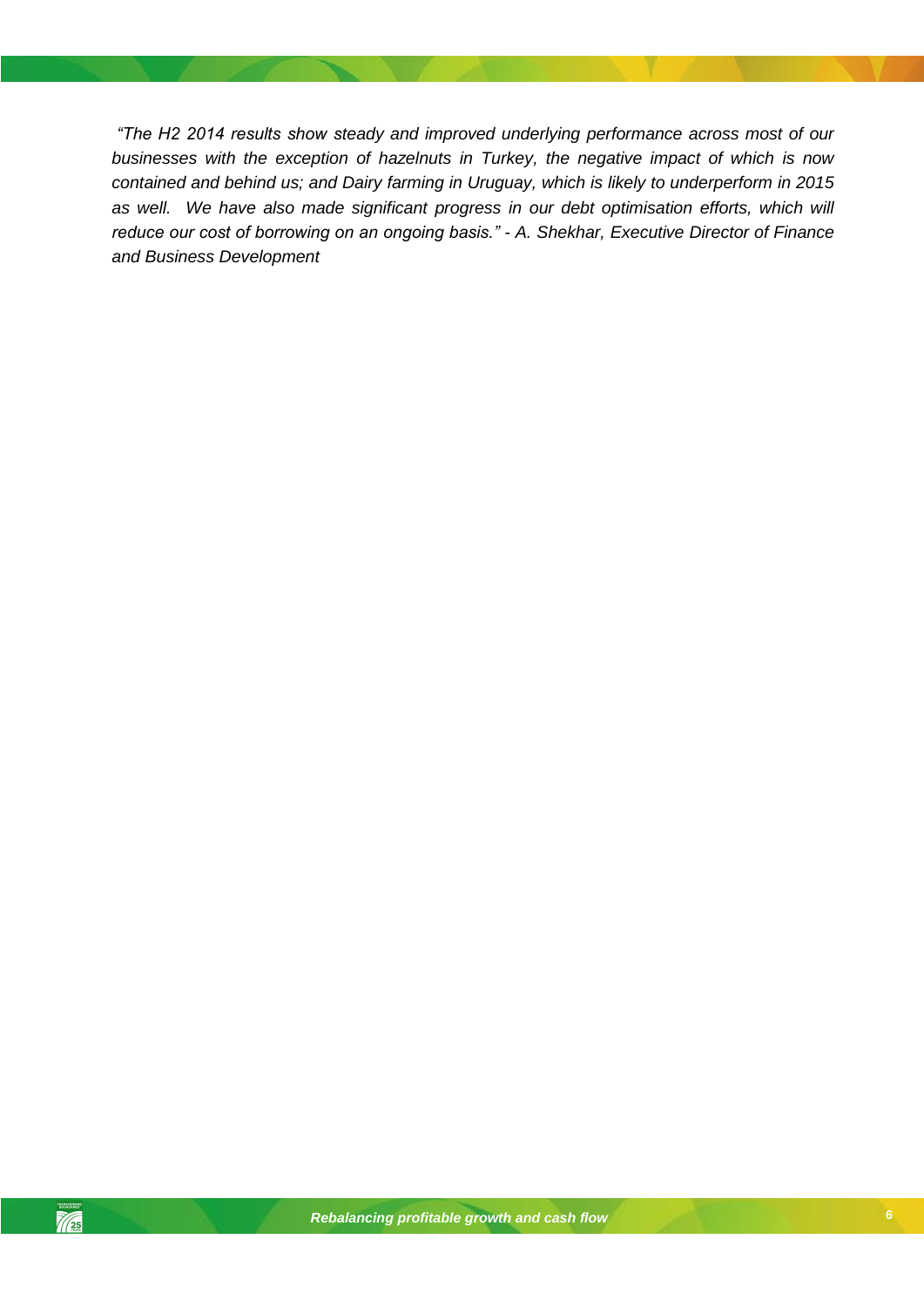# <span id="page-6-0"></span>**Strategic Plan Update**

### **1. Recalibrate the pace of investments**

We have **moderated the pace of new investments** and incurred gross **Capex of S\$197.0 million** in H2 2014 **as compared to S\$325.1 million** in H2 2013. This is a **39.4% reduction in Capex** spend over the corresponding prior period.

### **2. Optimise balance sheet**

**Several initiatives have been undertaken towards optimising working capital utilisation** across the supply chain, including a reduction in inventory levels, receivable factoring, securing higher supplier credit and prioritisation of higher margin transactions within each business unit.

In addition, **various initiatives to optimise the balance sheet and improve returns have also been completed**. These include the sale-and-leaseback of dairy farming land in Uruguay, almond plantation assets in the US and Australia, the repurchase of long term unsecured bonds of **US\$30.0 million** issued by NZ Farming Systems Uruguay Limited ("NZFSU") and the repurchase of 7.0% **perpetual capital securities** and 6.0% **fixed rate notes** due 2022 **aggregating S\$54.2 million**.

### **3. Pursue opportunities for unlocking intrinsic value**

stake in our Dairy processing operation – Open Country Dairy (OCD), New Zealand, the We have **completed several initiatives**, including the sale of our basmati rice mill in India, the sale of a 25.5% interest in our instant noodles business in Nigeria to Sanyo Foods of Japan, the sale of Dirranbandi and Collymongle cotton gins in Australia, the sale of a 50.0% stake in our Grains origination operation – Olam Lansing Canada, the sale of 9.8% equity sale of 20.0% stake in the SEZ to the Republic of Gabon, the sale of 80.0% stake in our Australian grains business to Mitsubishi Corporation, sale of equity in our upstream Palm and Rubber joint ventures in Gabon to the Republic of Gabon and the sale of 25.0% stake in our Packaged Foods business to Sanyo Foods.

### **4. Optimise shape of portfolio and reduce complexity**

In addition to the **partial divestment of our Wood Products business in Gabon**, we sold our **Timber subsidiary** Compagnie Forestière des Abeilles SA ("CFA") in Gabon for **US\$6.0 million**. We also **exited from the Rice distribution business** in Côte d'Ivoire, announced the **sale of our Australian wool business** and closed a **vegetable dehydrates facility in the US**.

These transactions will help bring a sharper focus to the business and are expected to reduce operating costs going forward.

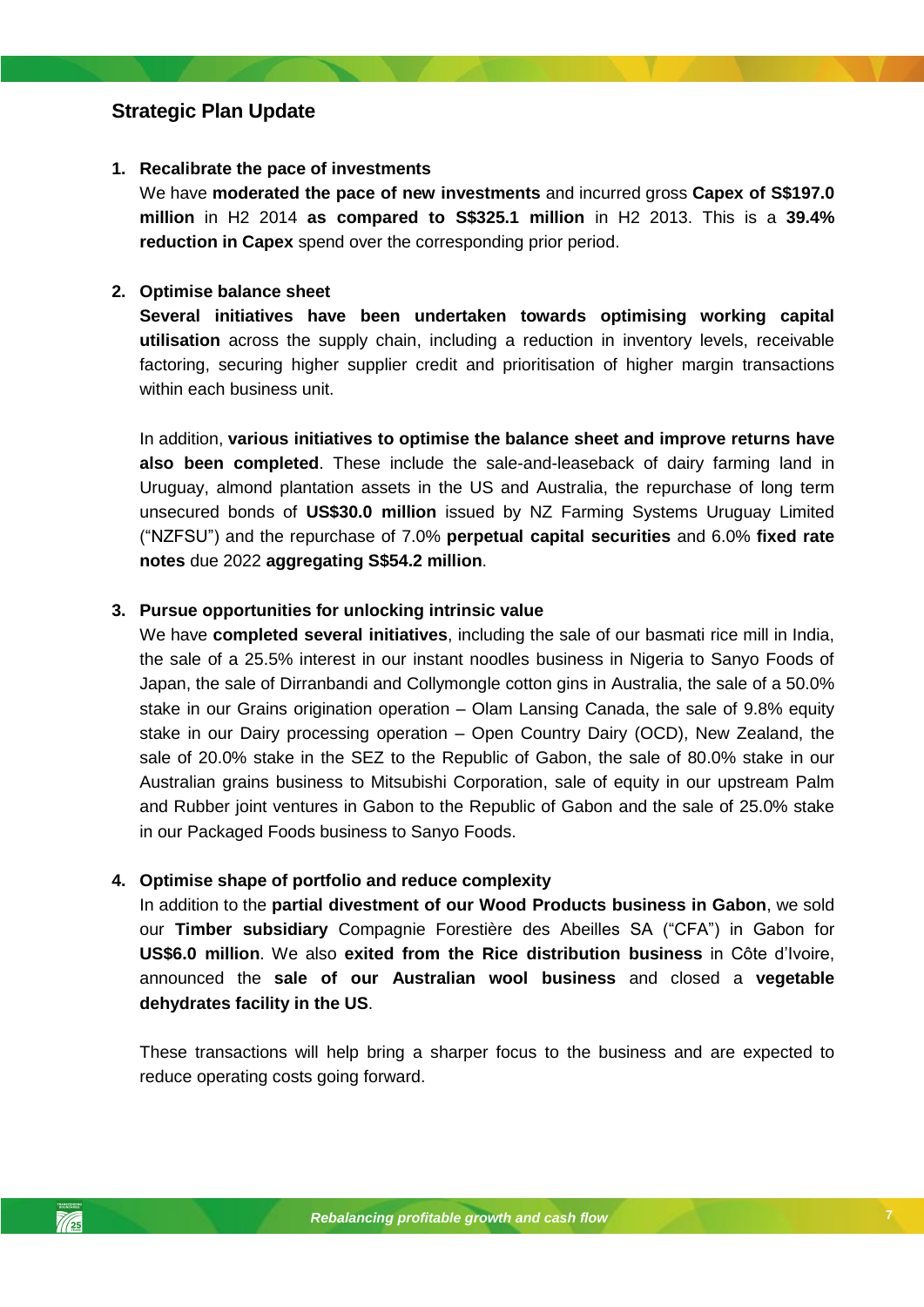**In summary, initiatives already completed** have **released cash of S\$962.2 million,**  generated a **P&L gain of S\$124.7 million** and added **S\$151.0 million to** our **capital reserves:**

|                                                           |                                 |               |                                                  | SGD Mn                     |
|-----------------------------------------------------------|---------------------------------|---------------|--------------------------------------------------|----------------------------|
| <b>Summary of Completed Strategic Plan Initiatives</b>    | Number of<br><b>Initiatives</b> | P&L<br>impact | <b>Addition to</b><br>capital<br><b>reserves</b> | <b>Cash flow</b><br>impact |
| Closed in 2012                                            |                                 | 17.4          |                                                  | 68.6                       |
| Closed in 2013                                            | 4                               | 18.2          | 14.2                                             | 65.5                       |
| Sale and Leaseback of Almond Plantation Assets, Australia |                                 | 65.4          |                                                  | 233.2                      |
| Divestment of Olam Lansing JV, Canada                     |                                 |               |                                                  | 6.8                        |
| Sale of Timber Assets, Gabon                              |                                 | (14.6)        |                                                  | 22.8                       |
| Repurchase of Bonds and Perpetual Securities              |                                 | 1.0           | 2.3                                              |                            |
| Sale of 9.8% stake in OCDL, New Zealand                   |                                 | (0.6)         |                                                  | 35.1                       |
| Australian Grains JV with Mitsubishi Corporation          |                                 | 28.8          |                                                  | 79.8                       |
| Sale of Timber Subsidiary in Gabon                        |                                 | (22.6)        |                                                  | 7.5                        |
| Sale of Collymongle Cotton Gin, Australia                 |                                 | 6.0           |                                                  | 9.9                        |
| Sale of 20% stake in SEZ to RoG, Gabon                    |                                 |               |                                                  | 74.8                       |
| Sale of Dairy Processing Plant, Cote d'Ivoire             |                                 | 12.9          |                                                  | 32.1                       |
| Sale of 10%/20% stake in Palm/Rubber to RoG, Gabon        |                                 |               | 31.0                                             | 39.3                       |
| Sale and Leaseback of Dairy Farm Land, Uruguay            |                                 | 20.0          |                                                  | 69.1                       |
| Sale of Australian Wool Business                          |                                 | (2.6)         |                                                  |                            |
| Closure of SVI dehydrates facility, US                    |                                 | (4.6)         |                                                  |                            |
| Closed in 2014                                            | 14                              | 89.1          | 33.3                                             | 610.3                      |
| Sale of 25% stake in Packaged Foods BU to Sanyo Foods     |                                 |               | 103.5                                            | 217.8                      |
| Closed in 2015                                            | 1                               |               | 103.5                                            | 217.8                      |
| Total                                                     | 20                              | 124.7         | 151.0                                            | 962.2                      |

Note 1: Cash proceeds for some 2014 initiatives will be received in 2015.

Note 2: Figures in the table above may change to reflect the closing balance sheet position and exchange rates on the date of completion.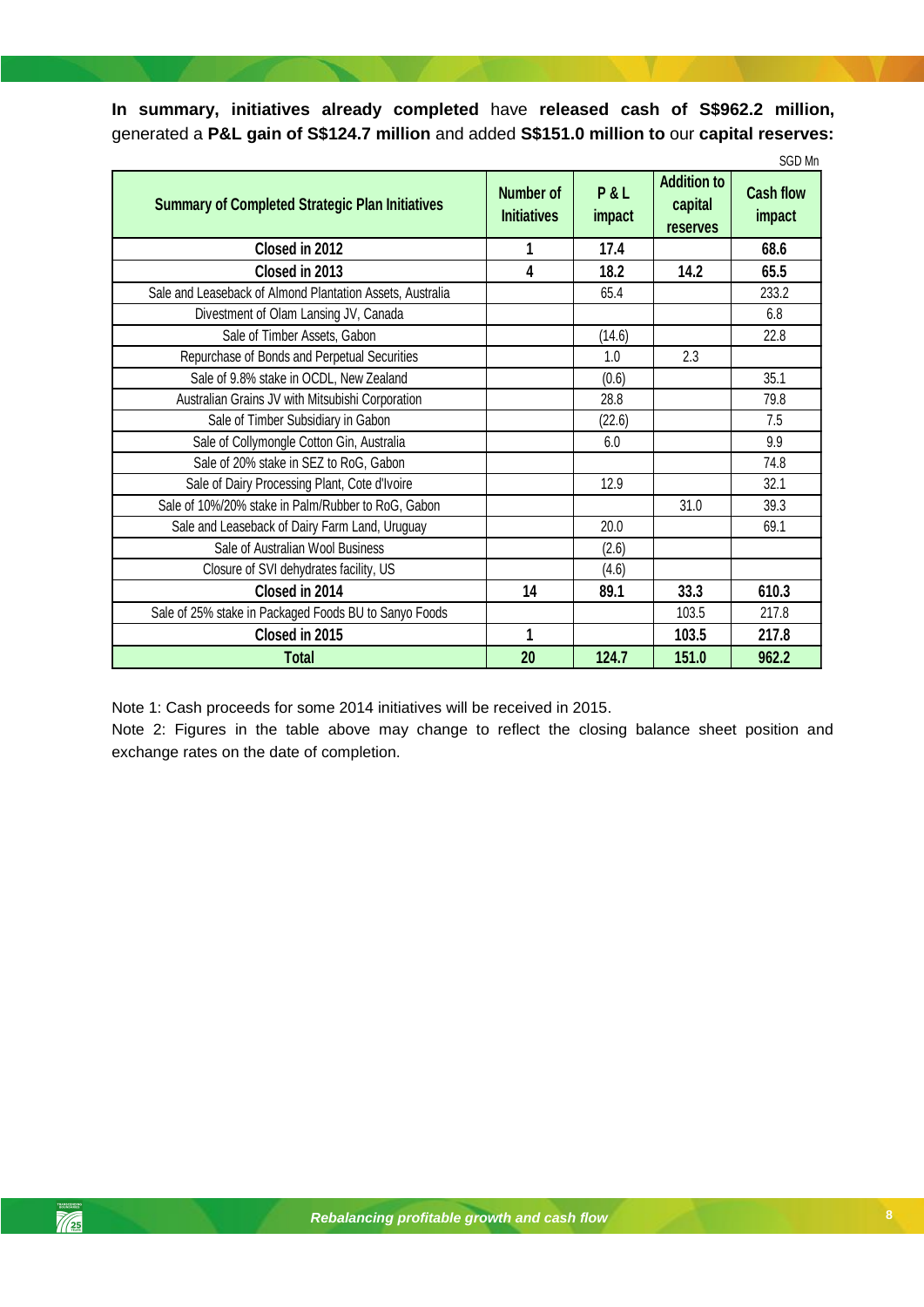# <span id="page-8-0"></span>**Summary of Financial and Operating Results**

|                          | H <sub>2</sub> 2014 | H <sub>2</sub> 2013 | % Change | Q4 2014 | Q4 2013 | % Change |
|--------------------------|---------------------|---------------------|----------|---------|---------|----------|
| Volume ('000 MT)         | 6,505.5             | 7,361.1             | (11.6)   | 3,371.4 | 3,692.4 | (8.7)    |
| Revenue                  | 9,178.0             | 8,827.8             | 4.0      | 4,879.4 | 4,506.7 | 8.3      |
| <b>EBITDA</b>            | 502.6               | 564.8               | (11.0)   | 283.2   | 315.9   | (10.3)   |
| PAT                      | 162.5               | 173.5               | (6.3)    | 120.6   | 130.2   | (7.4)    |
| <b>PATMI</b>             | 163.0               | 180.5               | (9.7)    | 118.7   | 134.9   | (12.0)   |
| <b>Operational PATMI</b> | 137.3               | 174.6               | (21.4)   | 105.1   | 129.0   | (18.5)   |

## <span id="page-8-1"></span>**Profit and Loss Statement**

Volume declined 11.6% as steady underlying growth in most prioritised platforms was offset by reduced volume from lower margin or discontinued businesses (such as Wood Products, Grains trading and cashew processing), which was in line with our strategic plan objectives. Despite lower volumes, overall revenues increased by 4.0% due to a sharp increase in prices of some commodities, such as almonds, hazelnuts, cocoa and coffee as compared to the prior corresponding period.

had an estimated net adverse impact of approximately S\$30.0 million on EBITDA. EBITDA for H2 2014 declined by 11.0% to S\$502.6 million. While there was EBITDA growth across most of our prioritised platforms, including Edible Nuts, Cocoa, Coffee, Spices & Vegetable Ingredients in the US and wheat milling, it was offset by lower trading volumes and margins from discontinued operations, underperformance in hazelnuts and Dairy farming in Uruguay and the net adverse impact of currency devaluation. The severe and concurrent currency devaluation against the US dollar, particularly in our domestic and import businesses

These results included a net loss of S\$27.9 million on the fair valuation of biological assets compared to a net loss of S\$12.0 million in H2 2013.

Reported PATMI for H2 2014 declined by 9.7% and Operational PATMI (excluding exceptional items) declined by 21.4% over the prior corresponding period primarily due to lower EBITDA and higher tax which was partly offset by lower finance costs and depreciation and amortisation expenses.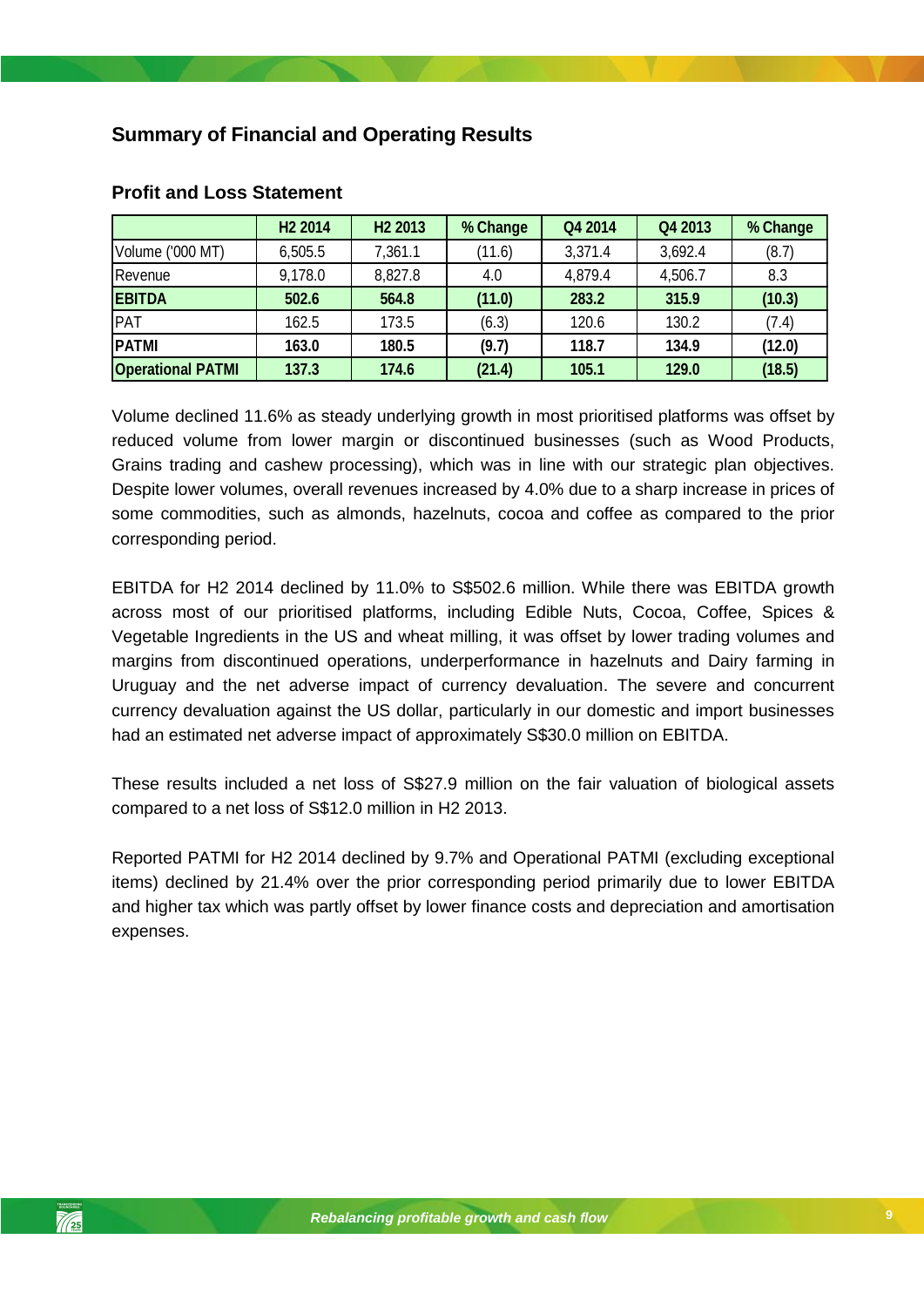# <span id="page-9-0"></span>**Balance Sheet Analysis**

|                           |           |           |                            |           | SGD Mn                     |
|---------------------------|-----------|-----------|----------------------------|-----------|----------------------------|
|                           | 31-Dec-14 | 30-Jun-14 | <b>Change</b><br>vs Jun 14 | 31-Dec-13 | <b>Change</b><br>vs Dec 13 |
| <b>Uses of Capital</b>    |           |           |                            |           |                            |
| <b>Fixed Capital</b>      | 6,056.3   | 6,143.9   | (87.6)                     | 5,730.4   | 325.9                      |
| <b>Working Capital</b>    | 6.259.4   | 5.956.0   | 303.4                      | 6,231.4   | 28.0                       |
| Cash                      | 1,845.8   | 1,590.1   | 255.7                      | 1,236.0   | 609.8                      |
| <b>Others</b>             | (27.1)    | (127.7)   | 100.6                      | (183.0)   | 155.9                      |
| <b>Total</b>              | 14,134.4  | 13,562.3  | 572.1                      | 13,014.8  | 1,119.6                    |
| <b>Sources of Capital</b> |           |           |                            |           |                            |
| Equity & Reserves         | 4,320.1   | 4,260.4   | 59.7                       | 3,829.2   | 490.9                      |
| Non-controlling interests | 126.3     | 22.1      | 104.2                      | 141.9     | (15.6)                     |
| Short term debt           | 2,623.7   | 4,503.8   | (1,880.1)                  | 3,167.9   | (544.2)                    |
| Long term debt            | 7,217.0   | 4,836.2   | 2,380.8                    | 5,945.3   | 1,271.7                    |
| Fair value reserve        | (152.7)   | (60.2)    | (92.5)                     | (69.5)    | (83.2)                     |
| <b>Total</b>              | 14,134.4  | 13,562.3  | 572.1                      | 13,014.8  | 1,119.6                    |

Our total assets of S\$14.1 billion comprised S\$1.8 billion of cash, S\$6.3 billion of working capital and S\$6.1 billion of long term fixed assets. These were funded by S\$4.3 billion of equity, S\$2.6 billion of short term debt and S\$7.2 billion of long term debt.

The cross-currency effect of translating financial statements from the local operating currency to the functional currency (US dollar) and then to the reporting currency (Singapore dollar) had some impact on the balance sheet and reserves.

*Rebalancing profitable growth and cash flow* combination of lower net Capex, impact of divestments and a reduction in the fair value of our Overall fixed capital decreased by S\$87.6 million compared to end-June 2014 from a long term investment in PureCircle Limited. When compared to end-December 2013, the fixed capital increased as the impact of divestments and lower Capex was offset by an increase in long term investment from the revaluation of our stake in PureCircle Limited, higher biological assets, and an increase in investments in jointly controlled entities and associates from the deconsolidation of the SEZ investment.

There was an increase in working capital vis-à-vis end-June 2014 due to a combination of increased procurement as we entered our peak procurement season and from the translational impact of currency devaluation. However, working capital was only marginally higher when compared to end-December 2013 due to better cycle time management, particularly of receivables, which offset some of the price-led working capital increases across the portfolio.

The decrease in the short term debt was a result of the refinancing of the US\$2,220.0 million 364-day revolving credit facility. This was replaced by a combination of short and long term financing, including the 3-tranche US\$2,475.0 million facility, the 5 year AUD350.0 million facility and 2 medium term notes of S\$400.0 million and US\$300.0 million, which led to an increase in long-term debt as compared to end-June 2014.

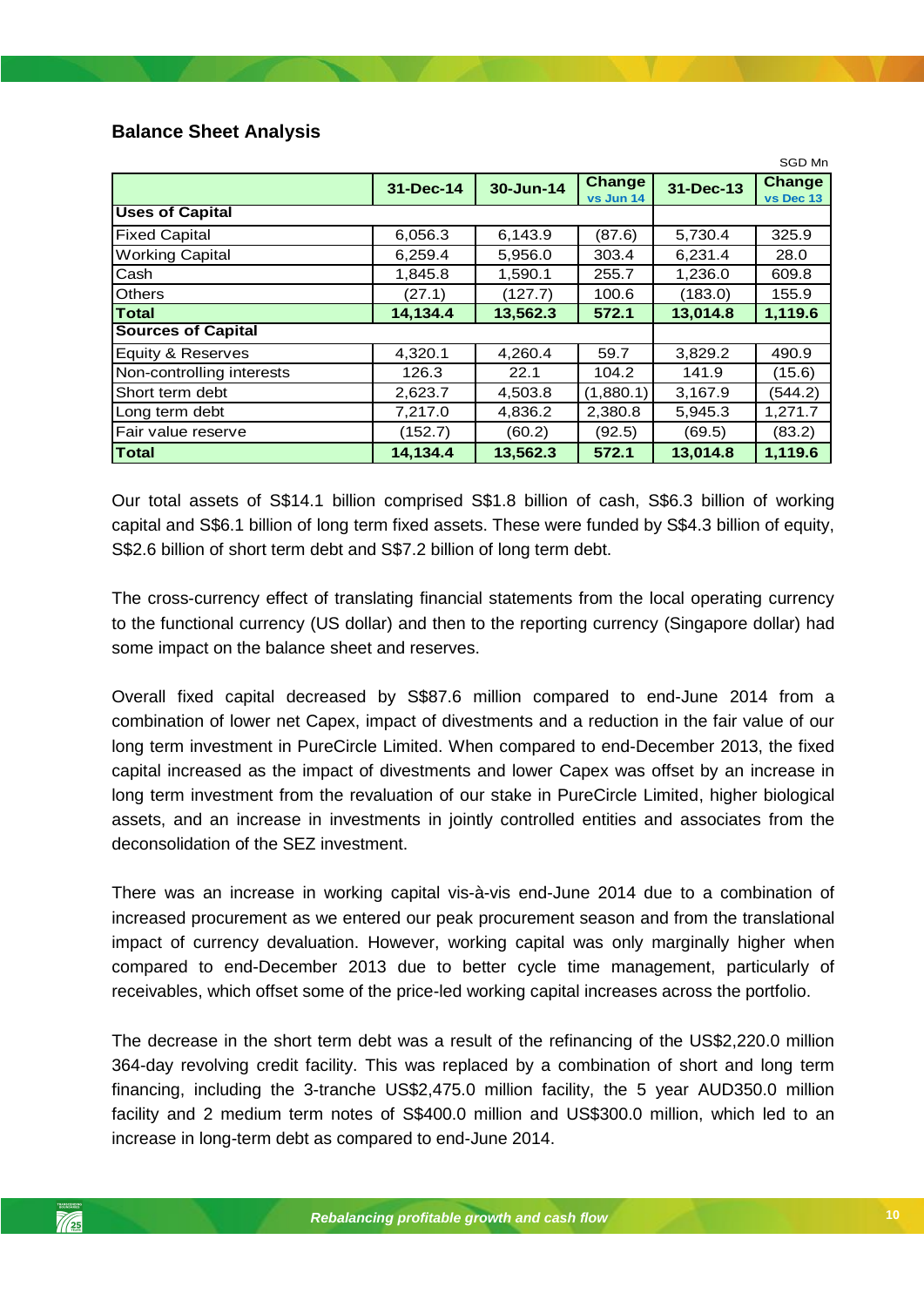# <span id="page-10-0"></span>**Cash Flow Analysis**

| <b>Cash Flow Summary</b>                    | H <sub>2</sub> 2014 | H <sub>2</sub> 2013 | $Y$ -o- $Y$ |
|---------------------------------------------|---------------------|---------------------|-------------|
| Operating Cash flow (before Interest & Tax) | 555.1               | 582.3               | (27.2)      |
| Changes in Working Capital                  | (396.6)             | (574.9)             | 178.3       |
| Cash flow generated from operations         | 158.5               | 7.4                 | 151.1       |
| Tax paid                                    | (39.1)              | (27.2)              | (11.9)      |
| Capex / Investments                         | (43.8)              | (262.4)             | 218.6       |
| Free cash flow to firm (FCFF)               | 75.6                | (282.2)             | 357.8       |
| Net interest paid                           | (186.9)             | (251.3)             | 64.4        |
| Free cash flow to equity (FCFE)             | (111.3)             | (533.5)             | 422.2       |

We generated positive free cash flow to firm of S\$75.6 million during the current period due to lower working capital requirements, reduced pace of new investments and release of cash from our strategic plan initiatives as compared to the prior corresponding period. We also reduced the net interest expense that contributed towards improved free cash flow to equity.

# <span id="page-10-1"></span>**Detailed Financial Analysis**

|                                                                        |                     |                     |          |            |           | SGD Mn   |
|------------------------------------------------------------------------|---------------------|---------------------|----------|------------|-----------|----------|
|                                                                        | H <sub>2</sub> 2014 | H <sub>2</sub> 2013 | % Change | Q4 2014    | Q4 2013   | % Change |
| <b>Volume ('000 MT)</b>                                                | 6,505.5             | 7,361.1             | (11.6)   | 3,371.4    | 3,692.4   | (8.7)    |
| <b>Revenue</b>                                                         | 9,178.0             | 8,827.8             | 4.0      | 4,879.4    | 4,506.7   | 8.3      |
| Other Income<br>(excl. exceptional items)                              | 20.5                | 15.1                | 35.9     | 14.9       | 13.9      | 7.3      |
| Cost of sales                                                          | (8,052.3)           | (7,892.5)           | 2.0      | (4, 188.7) | (4,005.6) | 4.6      |
| Overhead expenses                                                      | (413.9)             | (358.9)             | 15.3     | (220.9)    | (187.8)   | 17.6     |
| Other operating expenses                                               | (198.8)             | (19.7)              | 909.1    | (184.6)    | 0.4       | n.m.     |
| Net changes in fair value of<br>biological assets                      | (27.9)              | (12.0)              | 132.5    | (12.0)     | (15.4)    | (22.1)   |
| Share of results from jointly<br>controlled entities and<br>associates | (3.0)               | 5.1                 | n.m.     | (4.9)      | 3.6       | n.m.     |
| <b>EBITDA</b>                                                          | 502.6               | 564.8               | (11.0)   | 283.2      | 315.9     | (10.3)   |
| EBITDA %                                                               | 5.5%                | 6.4%                |          | 5.8%       | 7.0%      |          |
| Depreciation & Amortisation                                            | (104.9)             | (110.6)             | (5.2)    | (45.2)     | (49.8)    | (9.3)    |
| <b>EBIT</b>                                                            | 397.7               | 454.2               | (12.4)   | 238.0      | 266.1     | (10.6)   |
| <b>Exceptional items</b>                                               | 25.7                | 5.9                 | n.m.     | 13.6       | 5.9       | n.m.     |
| Net Finance costs                                                      | (228.9)             | (259.3)             | (11.7)   | (104.8)    | (122.2)   | (14.2)   |
| <b>PBT</b>                                                             | 194.5               | 200.9               | (3.2)    | 146.7      | 149.8     | (2.1)    |
| Taxation                                                               | (32.0)              | (27.4)              | 17.0     | (26.2)     | (19.6)    | 33.6     |
| <b>PAT</b>                                                             | 162.5               | 173.5               | (6.3)    | 120.6      | 130.2     | (7.4)    |
| PAT%                                                                   | 1.8%                | 2.0%                |          | 2.5%       | 2.9%      |          |
| Non-controlling interests                                              | (0.5)               | (7.0)               | (92.4)   | 1.8        | (4.6)     | n.m.     |
| <b>PATMI</b>                                                           | 163.0               | 180.5               | (9.7)    | 118.7      | 134.9     | (12.0)   |
| PATMI %                                                                | 1.8%                | 2.0%                |          | 2.4%       | 3.0%      |          |
| <b>Operational PATMI</b>                                               | 137.3               | 174.6               | (21.4)   | 105.1      | 129.0     | (18.5)   |
| <b>Operational PATMI %</b>                                             | 1.5%                | 2.0%                |          | 2.2%       | 2.9%      |          |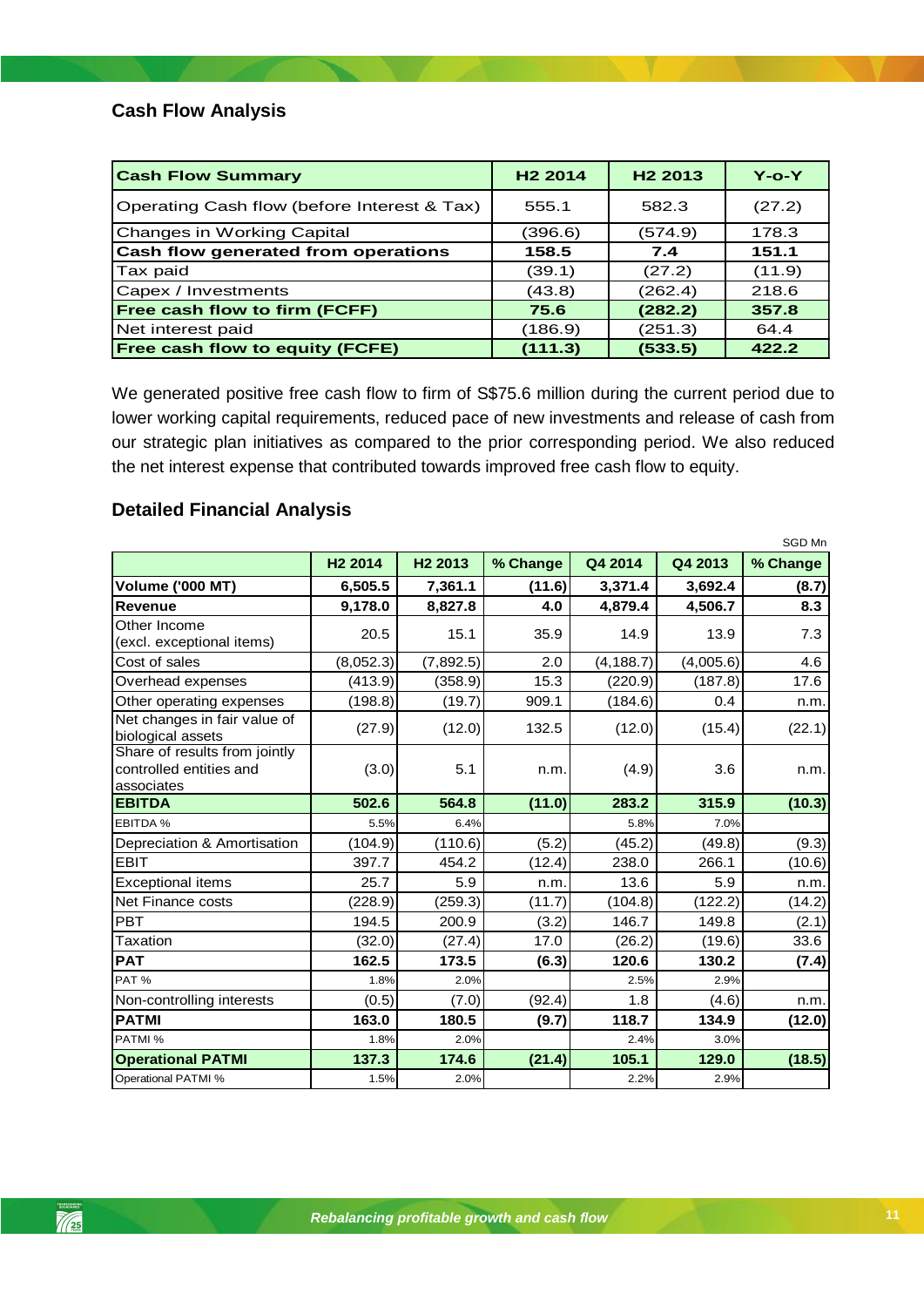### *Other Income*

Other income (excluding exceptional items) increased by S\$5.4 million due to higher commissions and claims income recorded during the current period.

### *Cost of Sales*

The change in cost of sales normally follows the corresponding change in revenue for the period. While cost of sales for H2 2014 was higher than H2 2013, the rate of increase was lower than that in revenue as the increase was partly offset by a favourable impact of currency devaluation in our export-oriented locations, such as Brazil, Australia, Turkey, Mozambique and Indonesia. However, margins in our import and domestic businesses were adversely impacted and this will persist until local selling prices adjust to the revised currency levels.

## *Overhead Expenses*

Overhead expenses grew by 15.3% to S\$413.9 million in H2 2014 from S\$358.9 million in H2 2013 due to higher lease costs from the sale-and-leaseback of our Australian almond orchards as well as higher employee costs during Q4 2014.

### *Other Operating Expenses*

Other operating expenses increased by S\$179.1 million, primarily on account of higher unrealised foreign exchange losses during the current period. A large proportion of these losses had a corresponding favourable impact in the cost of sales for our export oriented businesses, but had an adverse impact on margins in our import and domestic businesses.

### *Net Changes in Fair Value of Biological Assets*

*Rebalancing profitable growth and cash flow* million in H2 2013 to a loss of S\$27.9 million in H2 2014. The reduction was primarily a result of There was a reduction in fair value of biological assets of S\$15.9 million from a loss of S\$12.0 a lower net fair value of our Australian almond plantation assets as most of the estates achieved peak maturity, which was partly offset by higher net fair value gains from our upstream Dairy operations in Rusmolco.

### *Share of Results from Jointly Controlled Entities and Associates*

Share of results from jointly controlled entities and associates declined from a gain of S\$5.1 million in H2 2013 to a loss of S\$3.0 million in H2 2014, mainly due to reduced contribution from SIFCA on lower palm and rubber prices, partly offset by a higher contribution from OCDL and the SEZ business.

### *Depreciation and Amortisation*

Depreciation and amortisation declined from S\$110.6 million in H2 2013 to S\$104.9 million in H2 2014 due to a lower fixed asset base as a result of divestments.

### *Finance Costs*

Net finance costs declined from S\$259.3 million in H2 2013 to S\$228.9 million in H2 2014 due to a reduction in the overall cost of borrowing arising from the repayment of higher cost loans in the prior year.

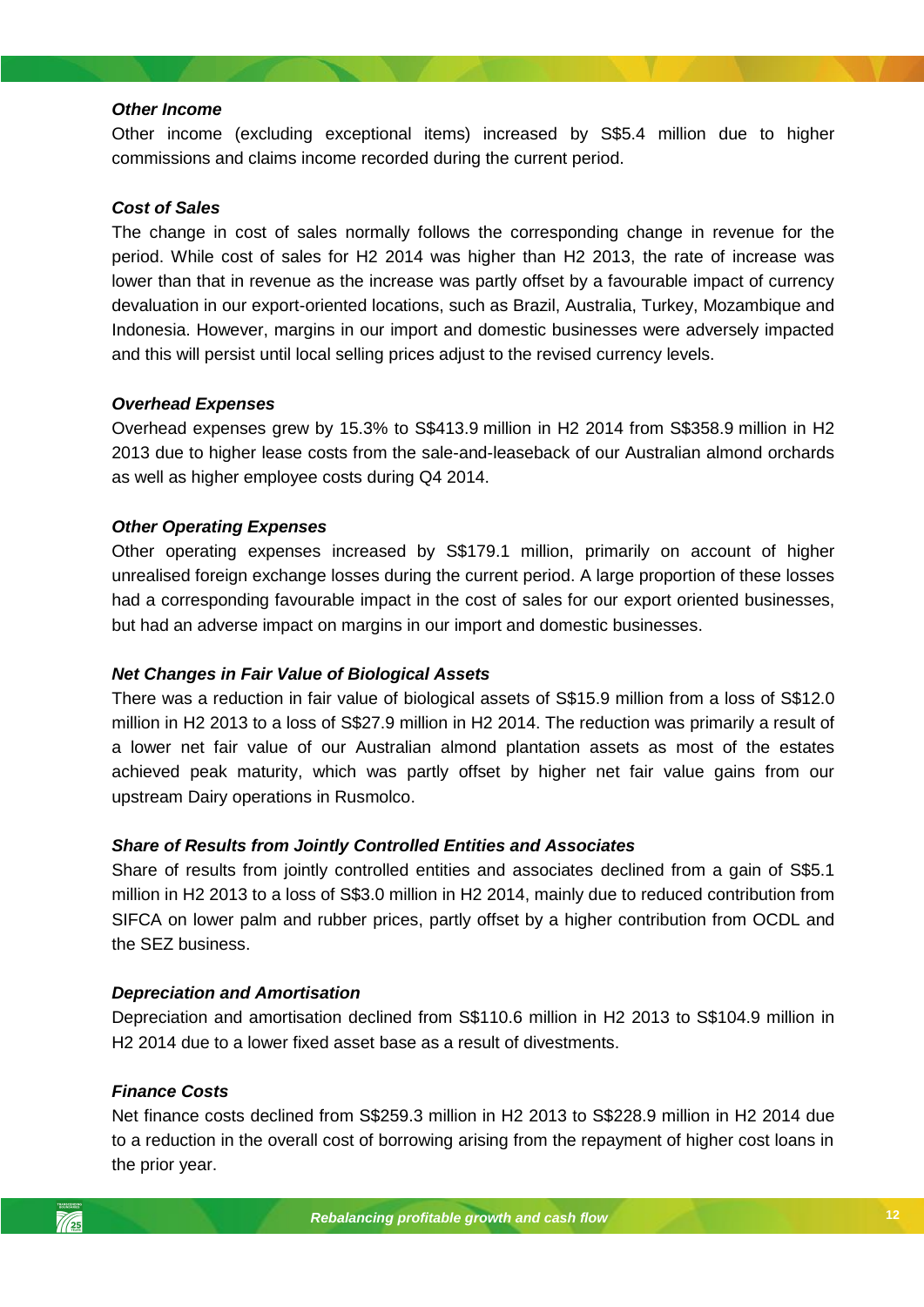## *Taxation*

Tax charge on the base business was higher at S\$32.0 million in H2 2014 compared to S\$27.4 for H2 2013 due to a change in the geographical mix of business towards higher tax jurisdictions.

# *Non-controlling Interest*

Non-controlling interest primarily comprised the minority share of results from Invenio Holdings (Commodity Financial Services), Rusmolco, Olam Palm Gabon, Olam Rubber Gabon and the Sanyo Foods (noodles) joint venture. H2 2014 recorded a smaller loss of S\$0.5 million, compared to a loss of S\$7.0 million in H2 2013 driven by better performance in Rusmolco.

# *Exceptional Items*

H2 2014 results included a net exceptional gain of S\$25.7 million as against S\$5.9 million in H2 2013 as shown below:

|                                                |                       |                     |         | SGD Mn  |
|------------------------------------------------|-----------------------|---------------------|---------|---------|
|                                                | H <sub>2</sub> 2014   | H <sub>2</sub> 2013 | Q4 2014 | Q4 2013 |
| Sale of Dairy Processing Plant, Cote d'Ivoire  | 12.9                  |                     | 0.8     |         |
| Sale of Dirranbandi Cotton Gin, Australia      | $\tilde{\phantom{a}}$ | 5.9                 |         | 5.9     |
| Sale and Leaseback of Dairy Farm Land, Uruguay | 20.0                  |                     | 20.0    |         |
| Closure of SVI dehydrates facility, US         | (4.6)                 |                     | (4.6)   |         |
| Sale of Australian Wool Business               | (2.6)                 |                     | (2.6)   |         |
| <b>Exceptional Items</b>                       | 25.7                  | 5.9                 | 13.6    | 5.9     |

# **Balance Sheet Analysis**

## *Working Capital*

|                        |            |           |                     |            | SGD Mn              |
|------------------------|------------|-----------|---------------------|------------|---------------------|
|                        | 31-Dec-14  | 30-Jun-14 | Change<br>vs Jun 14 | 31-Dec-13  | Change<br>vs Dec 13 |
| <b>Stock</b>           | 4,988.3    | 4,685.7   | 302.6               | 4,467.1    | 521.2               |
| Advance to suppliers   | 664.4      | 706.7     | (42.3)              | 593.0      | 71.4                |
| Receivables            | 1,373.7    | 1,613.2   | (239.5)             | 2,239.9    | (866.2)             |
| <b>Trade creditors</b> | (1, 373.2) | (1,587.6) | 214.4               | (1, 494.3) | 121.1               |
| <b>Others</b>          | 606.2      | 538.0     | 68.2                | 425.7      | 180.5               |
| <b>Working Capital</b> | 6,259.4    | 5,956.0   | 303.4               | 6,231.4    | 28.0                |

*Others: Includes other current assets, changes to margin accounts with brokers and other current liabilities*

The overall working capital increased by S\$303.4 million compared to end-June 2014, primarily due to increased inventory as we enter the peak procurement season and from the translational impact of currency devaluation. However, the working capital was only marginally higher as compared to end-December 2013 due to a significant reduction in receivables.

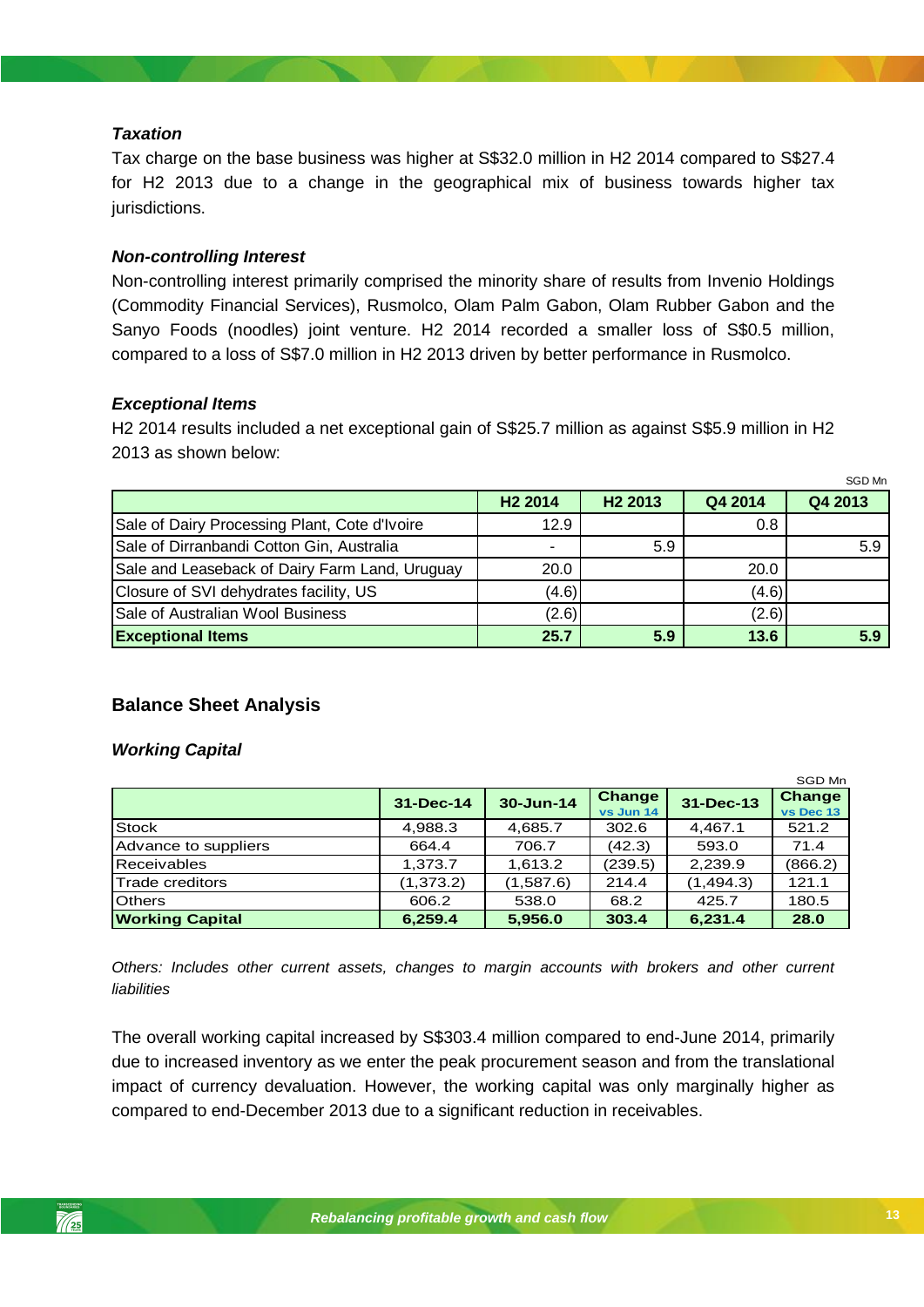|                         |           |           |                            |           | # of days           |
|-------------------------|-----------|-----------|----------------------------|-----------|---------------------|
|                         | 31-Dec-14 | 30-Jun-14 | <b>Change</b><br>vs Jun 14 | 31-Dec-13 | Change<br>vs Dec 13 |
| <b>Stock</b>            | 110       | 98        | 12                         | 103       |                     |
| Advance to suppliers    | 14        | 14        | 0                          | 13        |                     |
| Receivables             | 27        | 30        | (3)                        | 46        | (19)                |
| Trade creditors         | (30)      | (33)      | 3                          | (34)      |                     |
| <b>Total cash cycle</b> | 121       | 109       | 12                         | 128       |                     |

Our overall working capital cycle increased from 109 days as on June 30, 2014 to 121 days as on December 31, 2014 due to higher stock holding days as we entered into our procurement season. When compared to December 31, 2013, there was an improvement in cycle time due to better receivable management.

#### SGD Mn **31-Dec-14 30-Jun-14 Change vs Jun 14 31-Dec-13 Change vs Dec 13** Gross debt 9,840.7 9,339.9 500.8 9,113.3 727.4 Less: Cash 1,845.8 1,590.1 255.7 1,236.0 609.8 Net debt 7,994.9 7,749.8 245.1 7,877.3 117.6 Less: Readily marketable 2033. Reading manicipality 3,947.9 3,809.5 138.4 3,636.2 311.7 Less: Secured receivables 1,030.4 1,243.8 (213.4) 1,729.2 (698.8) Adjusted net debt 3,016.6 2,696.5 320.1 2,511.9 504.7 Equity (before FV adj reserves) 4,320.1 4,260.4 59.7 3,829.2 490.9 **Net debt / Equity (Basic) 1.85 1.82 0.03 2.06 (0.21) Net debt / Equity (Adjusted) 0.70 0.63 0.07 0.66 0.04**

# *Debt, Liquidity and Gearing*

*Rebalancing profitable growth and cash flow* Note: 79.1% of inventories were liquid, hedged and/or sold forward

Net debt increased by S\$245.1 million in line with an increase in working capital. Net gearing of 1.85 times as at December 31, 2014 was marginally higher than the 1.82 times as at June 30, 2014 but in line with our FY2016 objective of operating at or below 2.0 times. When compared to the gearing of 2.06 times as at December 31, 2013, there was a significant reduction resulting from a combination of higher equity and cash balances.

Of the S\$5.0 billion inventory position, approximately 79.1%, or S\$3.9 billion were readily marketable inventories (RMI) that were liquid, hedged and/or sold forward, operating as nearcash assets on our balance sheet. In addition, of the S\$1.4 billion in trade receivables, approximately 75.0% were secured. Typically, at any given point, about 80-90% of inventory is hedged and/or sold forward and 60-70% of receivables are supported by letters of credit or documents through banks. Adjusting for RMI and secured receivables, our net gearing would be 0.70 times, reflecting the true indebtedness of our Company.

We maintained sufficient liquidity to meet our working capital and capital expenditure requirements, with a total of S\$13.4 billion in available liquidity as on December 31, 2014, including unutilised bank lines of S\$6.6 billion.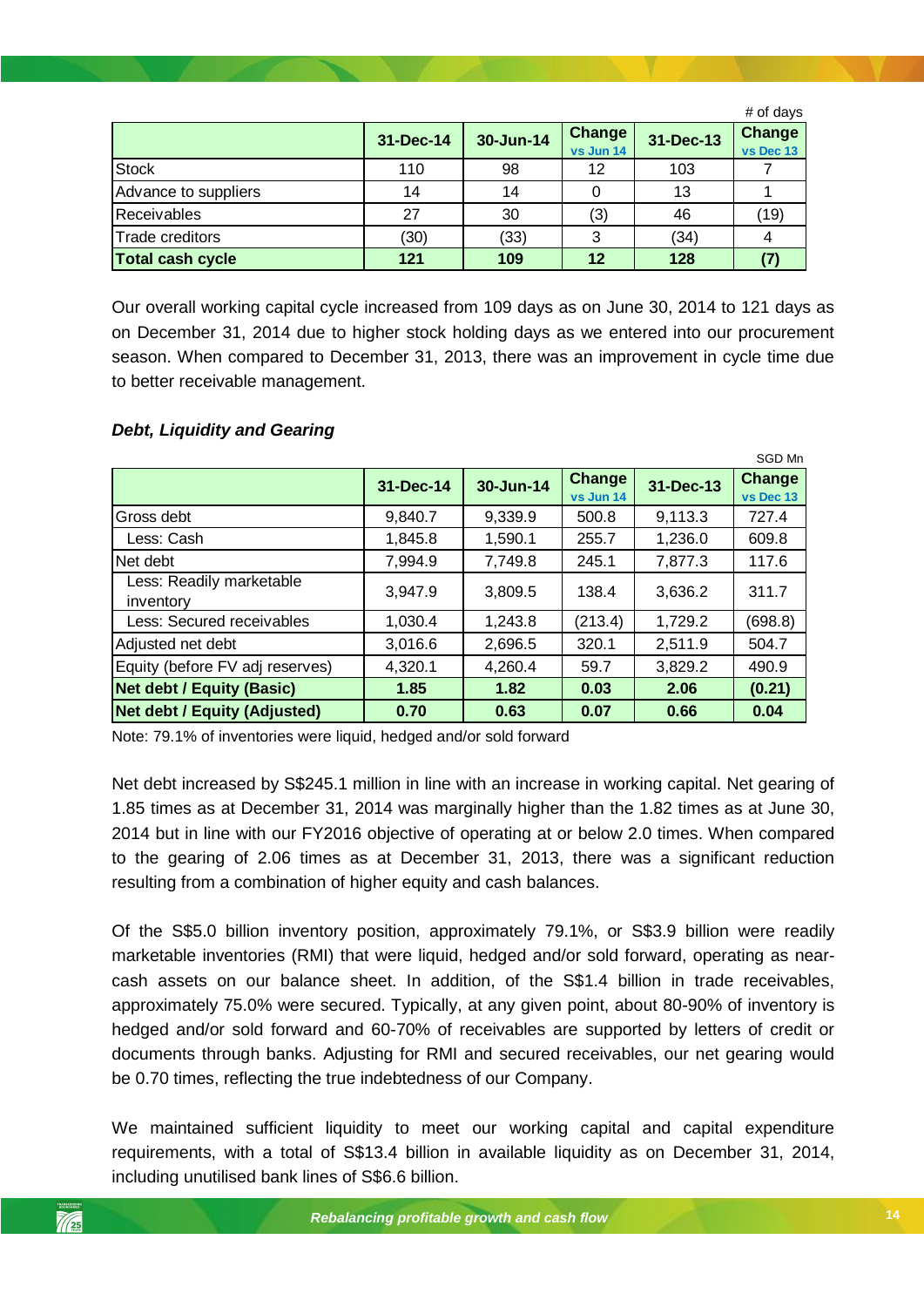# **Segmental Review and Analysis**

### Cumulative

|                                                  |                     |                        |                     |                     |                     |                     |           |                              | SGD Mn    |  |
|--------------------------------------------------|---------------------|------------------------|---------------------|---------------------|---------------------|---------------------|-----------|------------------------------|-----------|--|
|                                                  |                     | Sales Volume ('000 MT) |                     | <b>Revenue</b>      |                     | <b>EBITDA</b>       |           | <b>Invested Capital (IC)</b> |           |  |
|                                                  | H <sub>2</sub> 2014 | H <sub>2</sub> 2013    | H <sub>2</sub> 2014 | H <sub>2</sub> 2013 | H <sub>2</sub> 2014 | H <sub>2</sub> 2013 | 31-Dec-14 | 30-Jun-14                    | 31-Dec-13 |  |
| Edible Nuts, Spices and<br>Vegetable Ingredients | 694.3               | 737.4                  | 1,845.8             | 1,605.5             | 148.3               | 175.5               | 3,356.6   | 3,165.4                      | 3,610.0   |  |
| Confectionery and<br>Beverage Ingredients        | 677.0               | 681.7                  | 2,709.6             | 2,036.5             | 147.0               | 144.1               | 3,249.6   | 3,129.9                      | 2,346.6   |  |
| <b>Food Staples and Packaged</b><br>Foods        | 4,332.9             | 5,163.0                | 3,294.8             | 3,373.1             | 139.1               | 183.5               | 3,075.4   | 3,111.1                      | 3,612.8   |  |
| <b>Food Category</b>                             | 5,704.2             | 6,582.1                | 7,850.2             | 7,015.1             | 434.4               | 503.1               | 9,681.6   | 9,406.4                      | 9,569.4   |  |
| Industrial Raw Materials<br>(IRM)                | 801.3               | 779.0                  | 1,327.7             | 1,812.0             | 70.3                | 70.2                | 1.872.0   | 1.940.9                      | 1,839.4   |  |
| Commodity Financial<br>Services (CFS)            | N.A.                | N.A.                   | 0.0                 | 0.7                 | (2.2)               | (8.5)               | 3.2       | 3.4                          | 3.4       |  |
| <b>Non-Food Category</b>                         | 801.3               | 779.0                  | 1,327.7             | 1,812.7             | 68.1                | 61.7                | 1,875.2   | 1,944.3                      | 1,842.8   |  |
| Total                                            | 6,505.5             | 7,361.1                | 9,178.0             | 8,827.8             | 502.6               | 564.8               | 11,556.8  | 11,350.7                     | 11,412.2  |  |

For the Quarter

<span id="page-14-0"></span>

|                                                  |         |                        |         |                |         |               |           |                              | SGD Mn    |
|--------------------------------------------------|---------|------------------------|---------|----------------|---------|---------------|-----------|------------------------------|-----------|
|                                                  |         | Sales Volume ('000 MT) |         | <b>Revenue</b> |         | <b>EBITDA</b> |           | <b>Invested Capital (IC)</b> |           |
| <b>Segment</b>                                   | Q4 2014 | Q4 2013                | Q4 2014 | Q4 2013        | Q4 2014 | Q4 2013       | 31-Dec-14 | 30-Jun-14                    | 31-Dec-13 |
| Edible Nuts, Spices and<br>Vegetable Ingredients | 239.8   | 281.1                  | 1,008.8 | 845.1          | 70.5    | 76.0          | 3,356.6   | 3.165.4                      | 3,610.0   |
| Confectionery and<br>Beverage Ingredients        | 370.4   | 366.8                  | 1,493.4 | 1,115.1        | 93.2    | 90.6          | 3.249.6   | 3.129.9                      | 2,346.6   |
| <b>Food Staples and Packaged</b><br>Foods        | 2.360.9 | 2,636.0                | 1.892.6 | 1.662.1        | 70.3    | 96.1          | 3,075.4   | 3.111.1                      | 3,612.8   |
| <b>Food Category</b>                             | 2,971.1 | 3,283.9                | 4,394.8 | 3,622.3        | 234.0   | 262.7         | 9,681.6   | 9,406.4                      | 9,569.4   |
| Industrial Raw Materials<br>(IRM)                | 400.3   | 408.5                  | 484.5   | 884.1          | 54.9    | 53.4          | .872.0    | 1.940.9                      | 1,839.4   |
| Commodity Financial<br><b>Services (CFS)</b>     | N.A.    | N.A.                   | 0.0     | 0.3            | (5.6)   | (0.2)         | 3.2       | 3.4                          | 3.4       |
| <b>Non-Food Category</b>                         | 400.3   | 408.5                  | 484.5   | 884.4          | 49.3    | 53.2          | 1,875.2   | 1,944.3                      | 1,842.8   |
| Total                                            | 3.371.4 | 3,692.4                | 4,879.4 | 4,506.7        | 283.2   | 315.9         | 11,556.8  | 11,350.7                     | 11,412.2  |

Note: IC excludes (a) Gabon Fertiliser Project (31-Dec-14: S\$182.4 million, 30-Jun-14: S\$184.1 million, 31-Dec-13: S\$158.4 million) and (b) Long Term Investment (31-Dec-14: S\$334.4 million, 30-Jun-14: S\$407.7 million)

*Rebalancing profitable growth and cash flow* **15**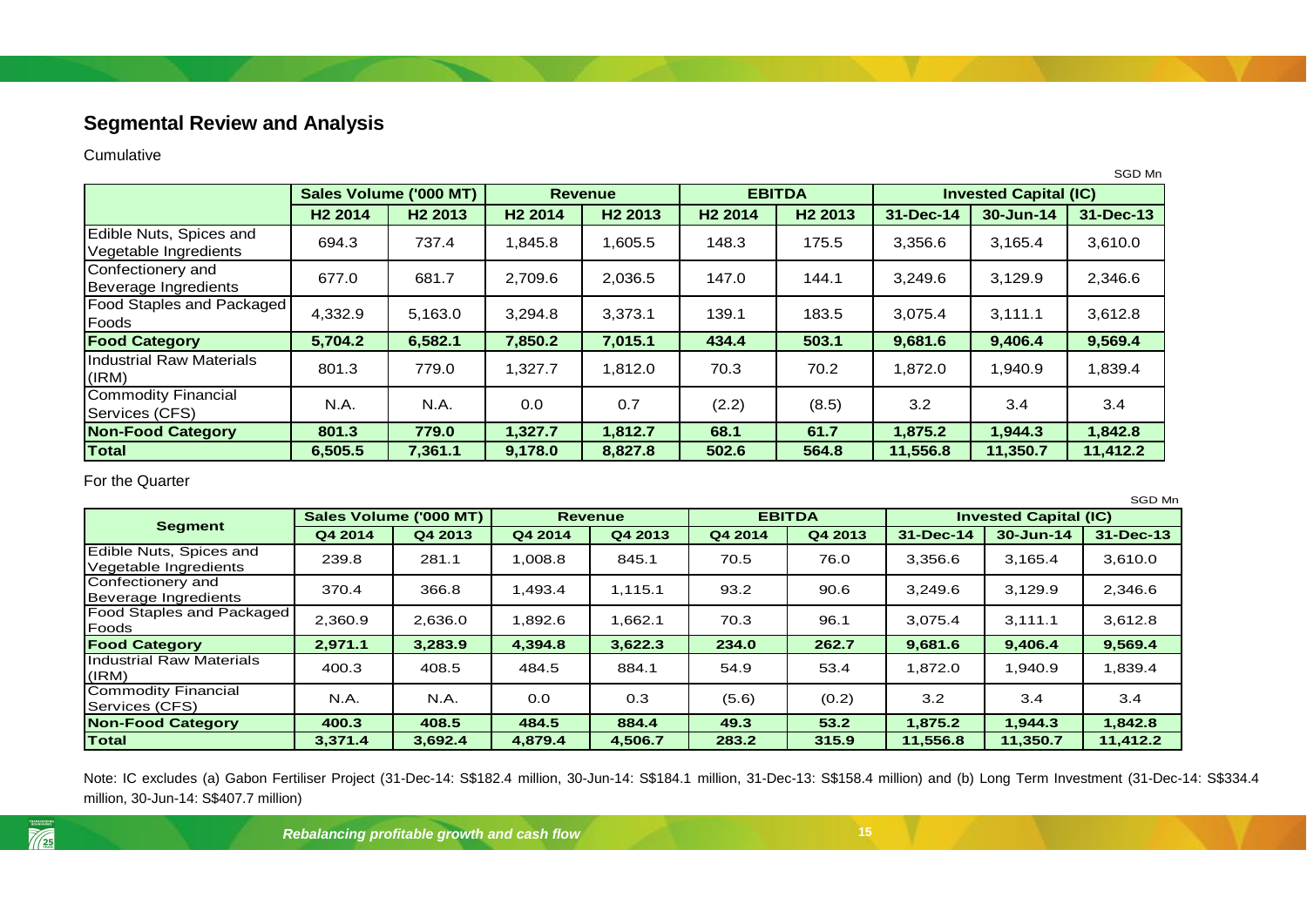### *Edible Nuts, Spices & Vegetable Ingredients*

The Edible Nuts, Spices & Vegetable Ingredients segment registered a year-on-year volume decline of 5.8%, revenue growth of 15.0% and EBITDA decline of 15.5% in H2 2014.



The decline in volume was primarily on account of lower cashew volumes from the partial discontinuation of operations at our mechanical cashew processing facility in Nigeria, as well as lower tomato paste volumes as compared to the prior corresponding period during which slowmoving inventories were liquidated. Segment revenues were higher due to elevated prices across almonds, hazelnuts, tomatoes, dehydrated vegetables and pepper.

The almonds business continued its strong performance, aided by higher prices. The US spices and vegetables business and the peanuts business also performed well. However, segment EBITDA was impacted by lower contribution from the Nigeria cashew processing business and the challenges in the hazelnut business as highlighted in the prior quarter.

invested capital reduction of S\$253.4 million vis-à-vis end-December 2013 due to the sale-and-Invested capital in the segment increased by S\$191.2 million as compared to end-June 2014 due to an increase in almond and hazelnut inventories, carried at higher prices and a higher biological asset value of our almond plantation assets in Australia. There was a significant leaseback of our Australian almond assets, lower inventories of tomato paste and cashews as well as a reduction in receivables.

### *Confectionery & Beverage Ingredients*

Despite flat volumes in the Confectionery & Beverage Ingredients segment, revenue increased by 33.1% due to an increase in coffee and cocoa prices compared to the prior corresponding period. Segment EBITDA grew marginally by 2.0% with both Coffee and Cocoa divisions performing well. Both businesses are well positioned for the peak season in the coming quarters.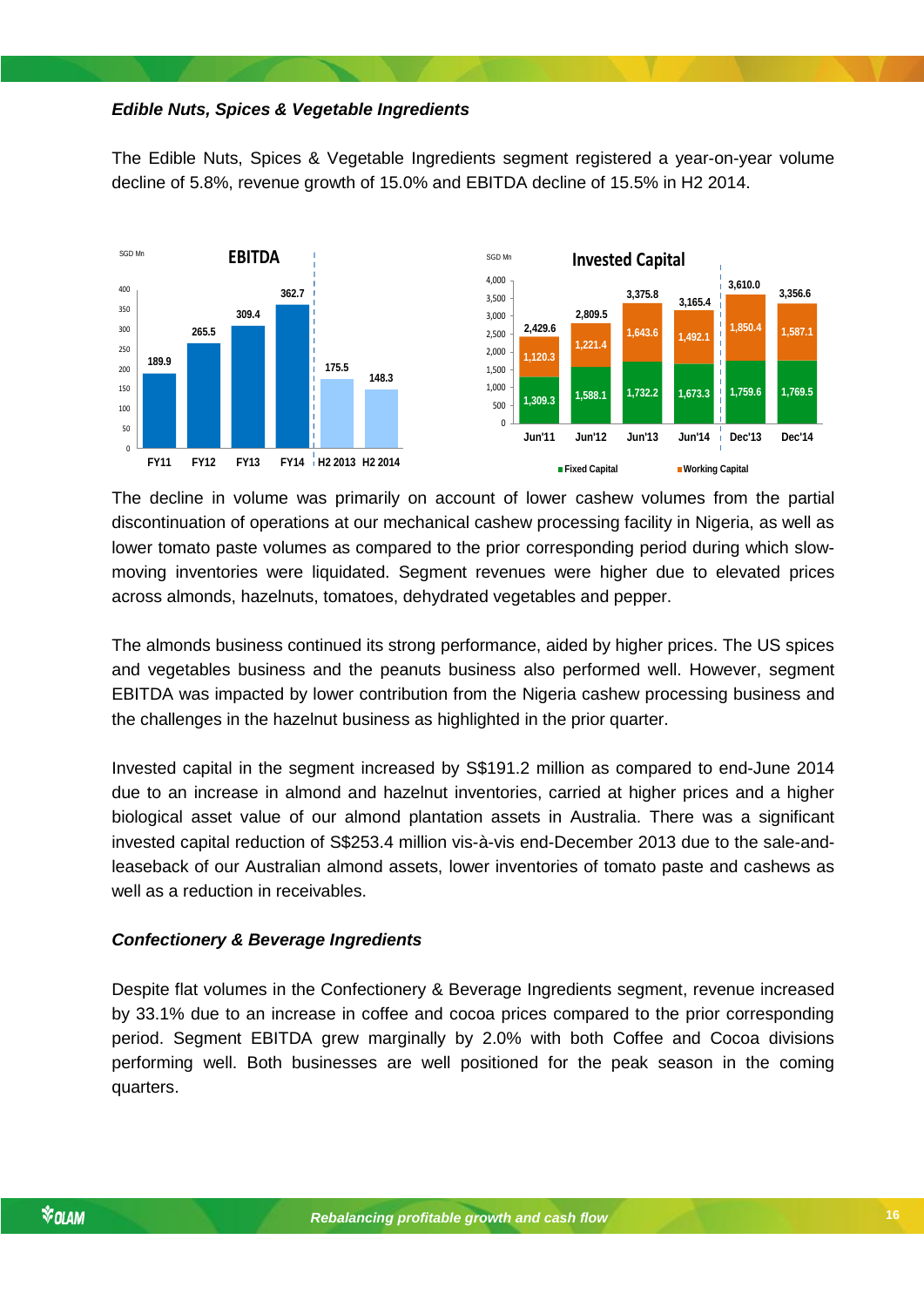

Invested capital in the segment increased by S\$119.7 million as compared to end-June 2014, due to higher inventory levels. When compared to end-December 2013, invested capital increased by S\$903.0 million due to price-led working capital increases in both cocoa and coffee.

### *Food Staples & Packaged Foods*

Food Staples & Packaged Foods segment volumes declined by 16.1% while revenues decreased by 2.3% primarily due to discontinued operations in Australia and South Africa.



Wheat milling in Africa, Grains exports from Russia, Sugar and the Rice distribution businesses performed well. Overall EBITDA for the segment declined by 24.2% due to lower sales volumes, continued underperformance of Dairy farming operations in Uruguay and the impact of currency devaluation, particularly in the import and domestic businesses in Nigeria and Russia.

Overall invested capital decreased by S\$35.7 million vis-à-vis end-June 2014, which was primarily due to a reduction in fixed assets from the sale of the Dairy processing plant in Cote d'Ivoire and the sale-and-leaseback of Dairy farm land in Uruguay. This reduction was partly offset by an increase in working capital in the Rice distribution business. The invested capital when compared to end-December 2013 reduced by S\$537.4 million due to a reduction in fixed and working capital from strategic plan initiatives including the sale of our Australian Grains business, sale of our dairy processing plant in Cote d'Ivoire, sale-and-leaseback of Dairy farm land in Uruguay and a reduction in Grains trading volumes.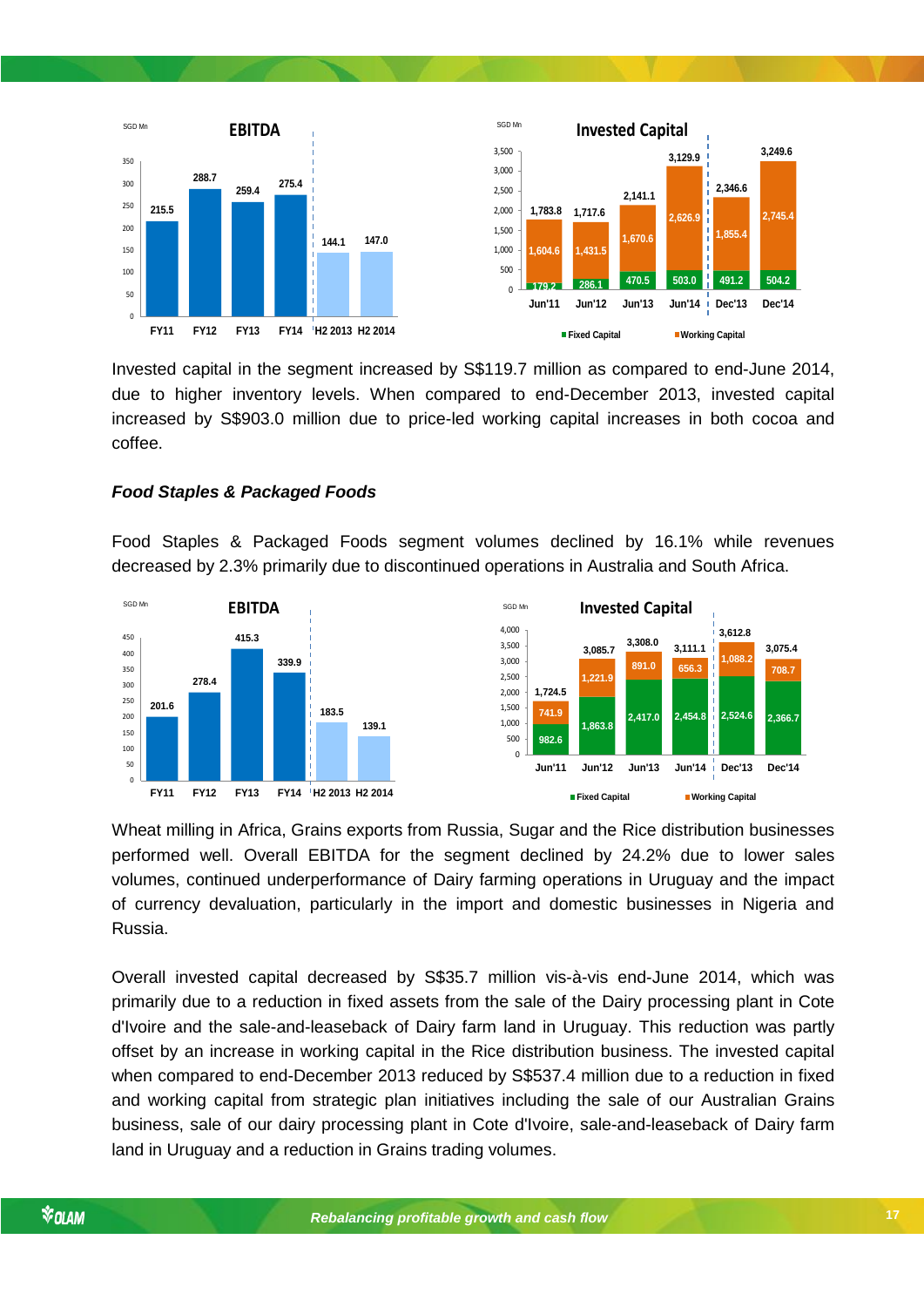### *Industrial Raw Materials*

The Industrial Raw Materials volumes were higher by 2.9% due to increased volumes from Cotton and Fertiliser trading during the current period, while segment revenue declined by 26.7% due to lower Rubber and Cotton prices as well as a change in product mix.



Segment EBITDA was flat as a lower contribution from SIFCA in Rubber was offset by a higher contribution from Cotton, the SEZ business and the restructured Wood Products business as compared to the prior corresponding period.

Overall invested capital declined by S\$68.9 million compared to end-June 2014, driven by lower working capital in the Cotton and Wood Products businesses as well as lower segment fixed capital due to depreciation. The invested capital increased marginally by S\$32.6 million from end-December 2013 due to an increase in fixed investments in Rubber plantations and the SEZ business, partly offset by a reduction in working capital.

## *Commodity Financial Services*

*Rebalancing profitable growth and cash flow* The CFS business registered an EBITDA loss of S\$2.2 million in H2 2014 versus a loss of S\$8.5 million in H2 2013.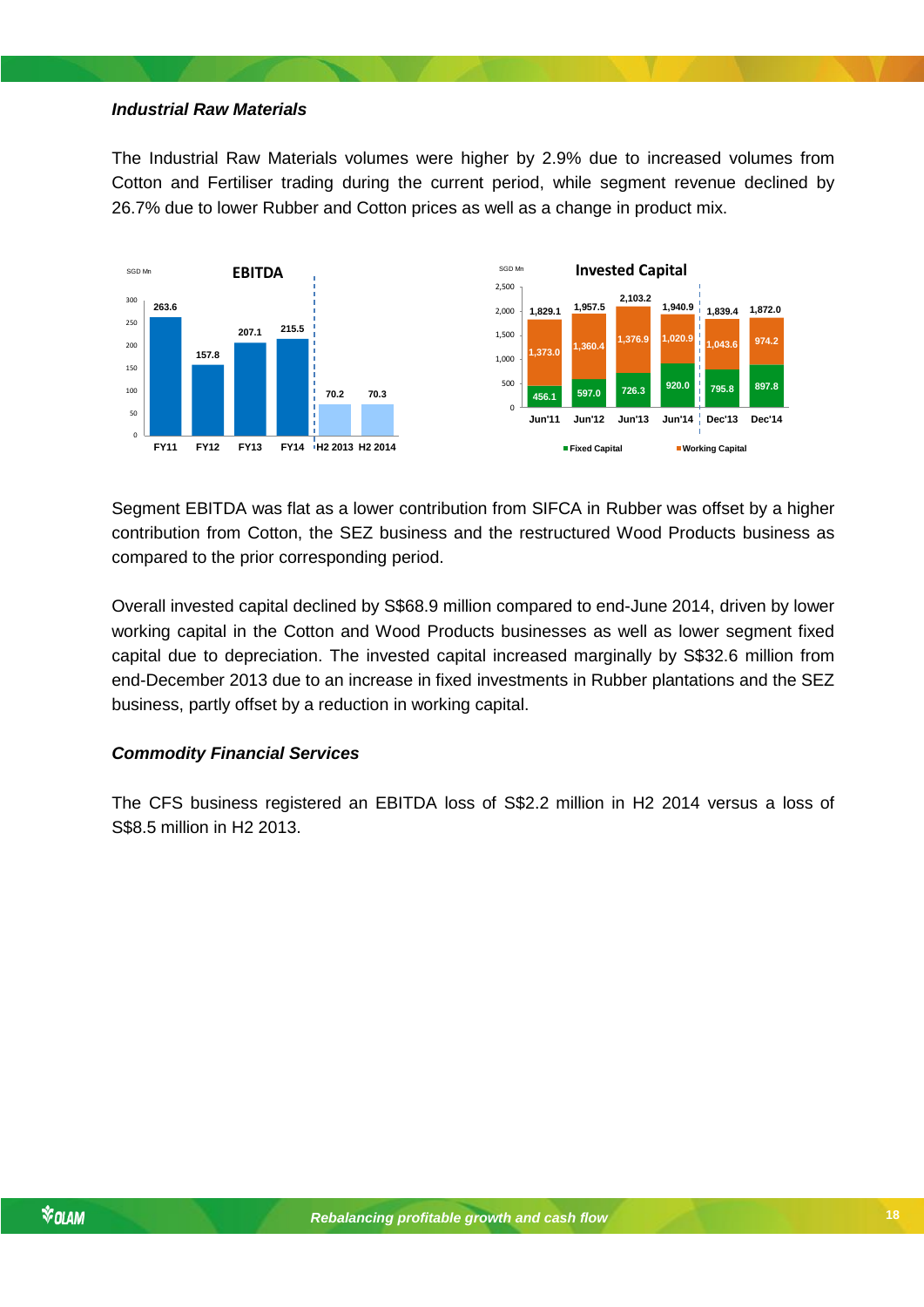# <span id="page-18-0"></span>**Other Developments**

### **Debt optimisation**

We continued to actively monitor and re-balance our debt portfolio during H2 2014 across the bank and debt capital markets.

In July 2014, we announced the issuance of S\$400.0 million 5 year notes due 2019 at a fixed coupon of 4.25% and US\$300.0 million of 5.5 year Senior Notes due 2020 at a coupon of 4.50%. We also concluded a private placement of US\$50.0 million 5 year Senior Notes due 2020 at a fixed coupon of 4.00% in January 2015.

In November 2014, we secured revolving and term loan facilities aggregating US\$2,475.0 million and used these proceeds to repay the US\$2,220.0 million 364-day revolving credit facility. We also secured a 5 year term loan of A\$350.0 million for our Australian subsidiaries in December 2014.

In January 2015 we exercised our option to redeem all of the outstanding US\$750.0 million 6.75% bonds due 2018 at a redemption price of 103.375% of the principal amount. Although this is expected to result in a one-time charge in the quarter ending March 2015, it will reduce our overall cost of borrowing going forward.

### **Acquisition of McCleskey Mills, Inc.**

On December 5, 2014, we signed a purchase agreement to acquire a 100.0% interest in MMI. The acquisition is consistent with our strategy to selectively invest in prioritised platforms, which include Edible Nuts. It extends our participation in the US peanut value chain as MMI links its own procurement and origination (supply chain) infrastructure with our midstream processing capabilities.

The acquisition was completed in January 2015 at a final enterprise value of US\$175.0 million. It is expected to be earnings and returns accretive in the first year after consolidation.

## **Acquisition of the global cocoa business of Archer Daniels Midland Company**

On December 16, 2014, we signed a purchase agreement to acquire ADM Cocoa at an enterprise value on a cash and debt free basis of US\$1.3 billion, comprising fixed assets of US\$550.0 million and working capital of US\$750.0 million, subject to closing adjustments.

The ADM Cocoa business comprises cocoa processing assets made up of 8 factories with total capacity of 600,000 MT, 10 warehouses, 2 usines, 4 innovation centres, the iconic deZaan® brand and its 2,150 plus customer franchise, and a marketing network across 16 countries.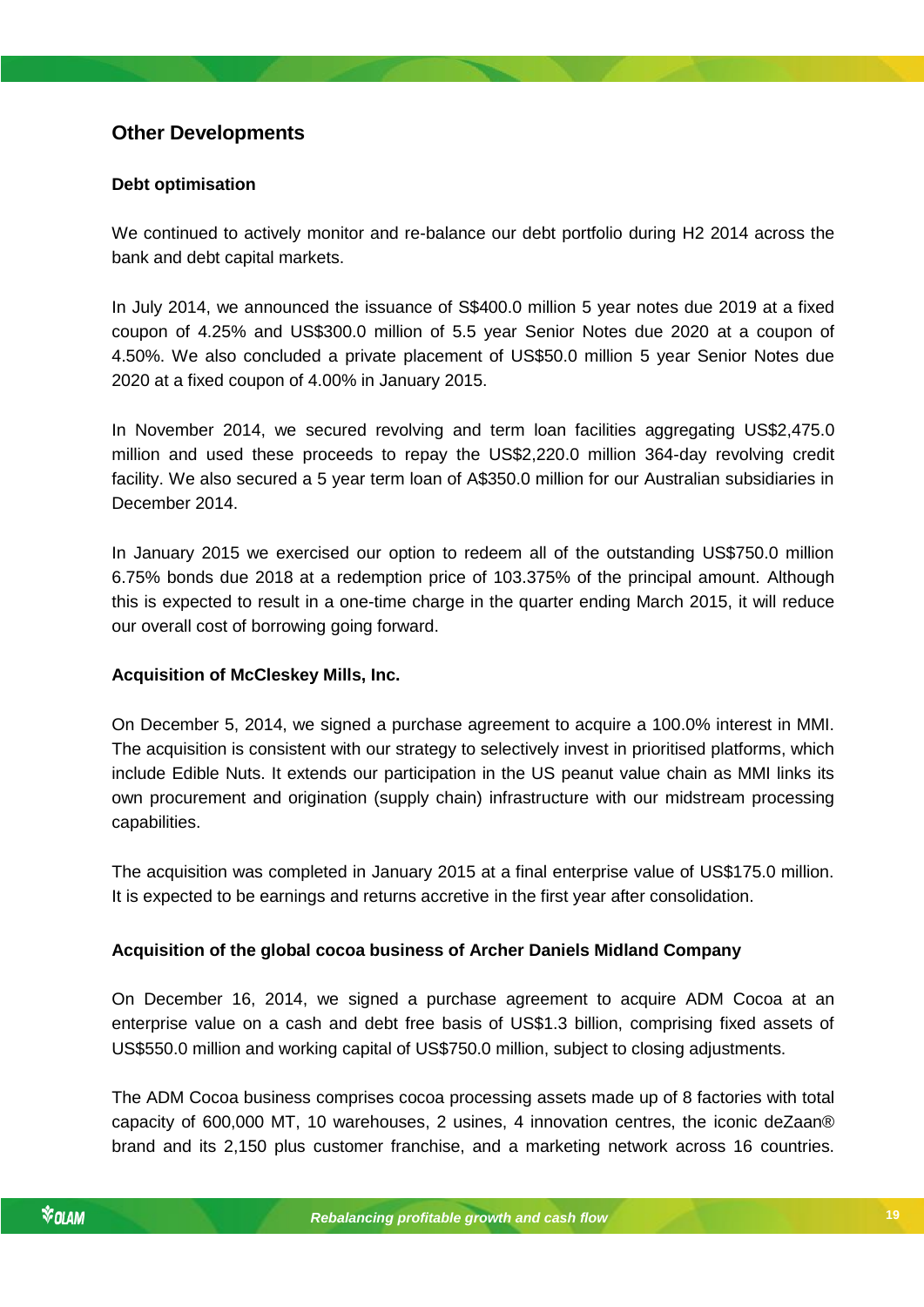Over 1,500 ADM Cocoa employees including 30 R&D professionals will join the combined cocoa entity as part of the transaction.

The proposed acquisition is expected to enhance value for all of our stakeholders as it can transform our cocoa business into:

- A market leading global integrated player with an origination footprint in all key producing origins, including Brazil; and
- One of the world's top three cocoa processors. The combined capacity will be approximately 700,000 MT as 8 midstream processing facilities from ADM Cocoa in the Netherlands, Germany, Brazil, Singapore, Ghana, Côte d'Ivoire and Canada are added to Olam Cocoa's existing midstream processing portfolio.

The purchase consideration of US\$1.3 billion will be financed through a combination of cash and existing debt facilities.

The run-rate synergy potential is expected to range between US\$35.0 million and US\$40.0 million across cost and revenue synergies which are expected to be achieved within two years from closing. We are likely to incur one-off integration costs of approximately US\$17.0 million in the first two years after the close of the transaction. In addition, we expect to incur one-off transaction costs of approximately US\$12.0 million in FY2015.

The transaction is expected to be earnings and returns accretive, as well as free cash flow positive in the first full year post closing (FY2016). At steady-state in FY2018, Olam expects to achieve between US\$180.0 million and US\$200.0 million in EBITDA from this transaction and deliver a net income growth and EPS growth (assuming no dilution) for the group of between 25.0% and 30.0% compared to FY2014. The expected EBITDA/IC for the group will be within our target midstream value chain returns of 13.0-16.0%.

*Rebalancing profitable growth and cash flow* clearances and customary closing conditions and is expected to close by June 2015. The transaction is subject to conditions including the necessary regulatory approvals and

. . . .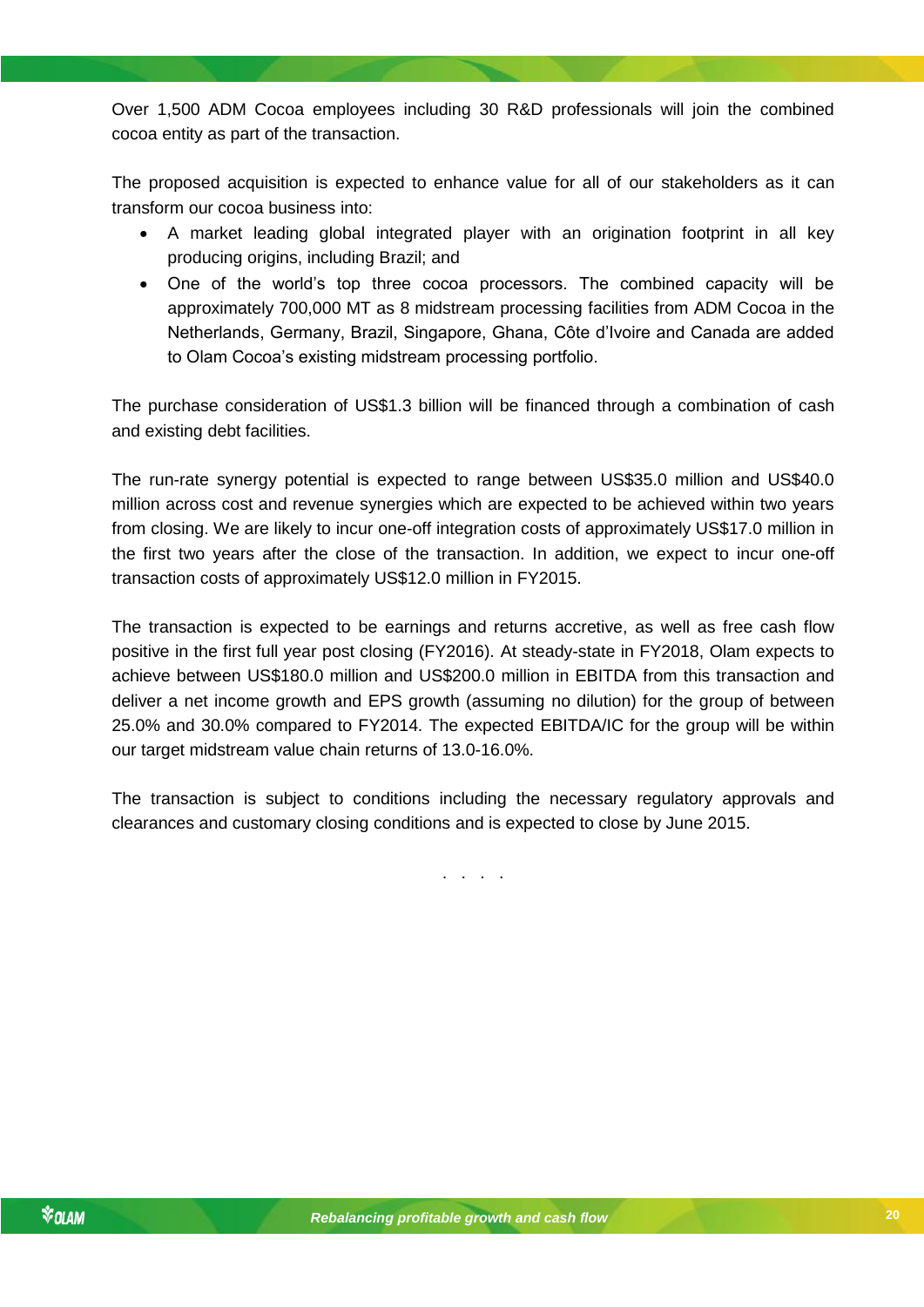# <span id="page-20-0"></span>**Annexure: Business Description**

# <span id="page-20-1"></span>**Business Model and Strategy**

Olam's business is built on a strong foundation as a fully integrated supply chain manager and processor of agricultural products and food ingredients, with operations across 16 platforms in 65 countries. As a supply chain manager, Olam is engaged in the sourcing of a wide range of agricultural commodities from the producing countries and the processing, warehousing, transporting, shipping, distributing and marketing of these products right up to the factory gate of our customers in the destination markets. We also manage risk at each stage of the supply chain. From our inception in 1989, we have evolved from a single country, single product trader to a multi-country, multi-product supply chain manager.

In that process of evolution and development, the Olam business model has grown both in depth as well as breadth, pursuing selected value chain adjacencies which both complement and enhance our core supply chain model.

#### **Business model evolution**

The evolution of our business model over recent years has led us to develop new competencies as we pursued our strategic goals, including the capabilities to identify, execute and integrate attractive acquisition opportunities in selected countries. These initiatives are carefully selected to be within or adjacent to our core value chain activities. Successfully completed transactions have addressed opportunities in the upstream (plantation and farming), midstream (manufacturing/ processing) and downstream parts of the value chain.

Building on existing and new capabilities, we have expanded upstream selectively into plantation ownership and management (perennial crops), farming (annual crops), dairy farming and forest concessions management. These opportunities, both organic and inorganic, have been pursued in countries that have a comparative advantage to produce these commodities relatively better and at relatively lower costs on a sustainable basis.

#### *Rebalancing profitable growth and cash flow* **Selective investments across the value chain**

Pursuit of this strategy has led us to invest selectively in almond orchards in Australia and US, peanut farming in Argentina, Coffee plantation in Laos, Ethiopia, Tanzania, Zambia and Brazil, Rice farming in Nigeria, Palm and Rubber plantations in Africa, Dairy farming in Uruguay and Russia, and the development of tropical hard wood forest concessions in the Republic of Congo (ROC).

Similarly, in the midstream part of the value chain, we have pursued initiatives in value-added processing and manufacturing activities, such as peanut shelling in the US, mechanical processing of cashews in Côte d'Ivoire, hazelnut processing in Turkey, spice grinding in Vietnam, soluble Coffee manufacturing in Vietnam and Spain, Cocoa processing in Côte d'Ivoire, and Nigeria and wheat milling in Nigeria, Senegal and Ghana. We recently signed an agreement to acquire the global cocoa processing business of ADM, which would transform our cocoa platform in a market leading global player in the cocoa sector.

Downstream progress has been reflected in the initiatives completed in Packaged Foods distribution in West Africa and the successful development of our own consumer brands in the food category, which capitalise on our intimate knowledge of African markets, operations, brands, and consumers. This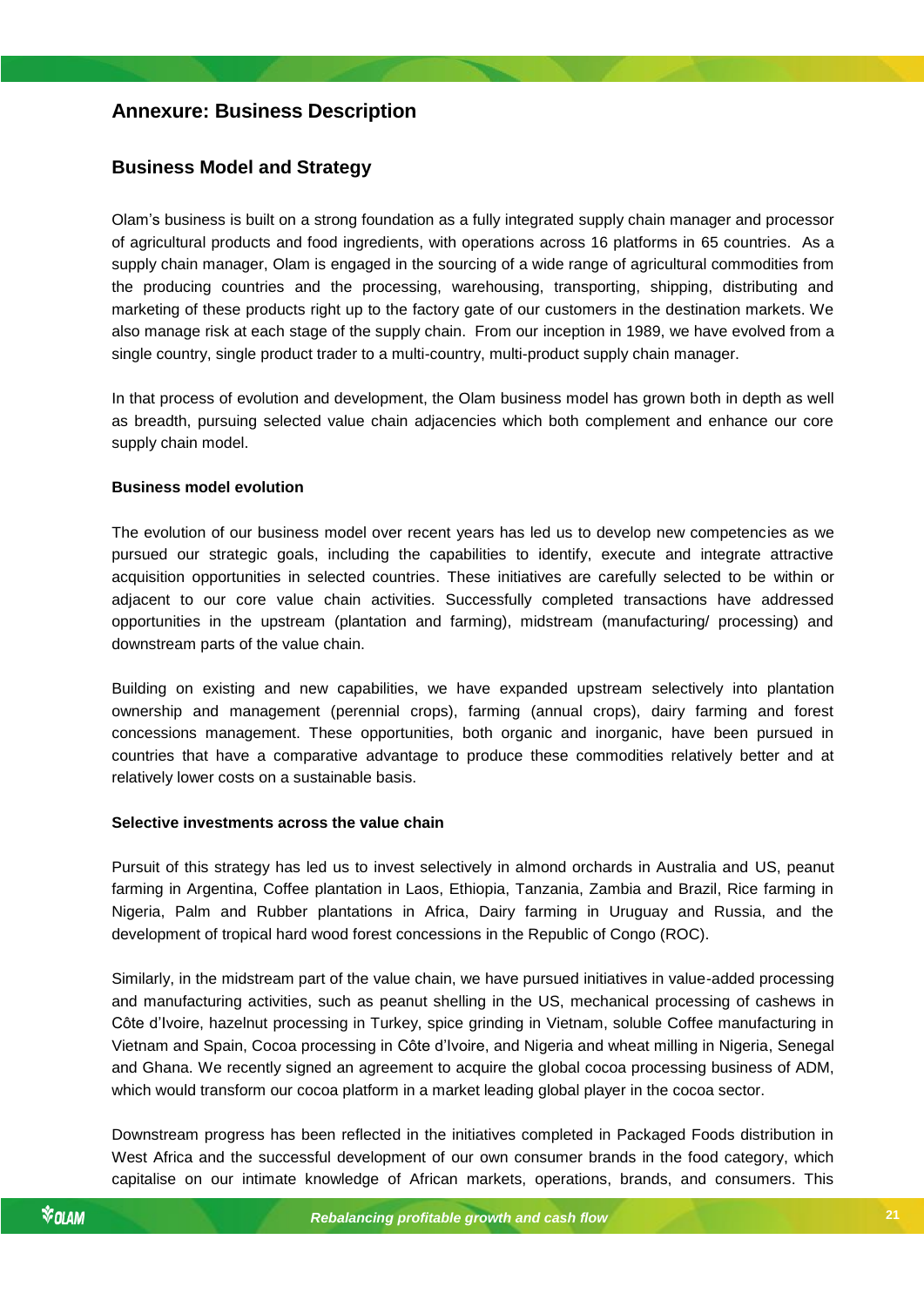downstream activity also builds on capabilities in the management of food supply chains and on the common distribution pipeline that we have built for related commodity products (including Rice, Sugar, wheat and Dairy products) in West Africa. Initiatives in this segment include biscuits and candy manufacturing and downstream distribution in Nigeria and Ghana, juice and dairy beverages in Nigeria, instant noodles, seasonings, tomato paste distribution in Nigeria and selective West African markets.

In addition, Olam has diversified into three adjacent businesses which build on latent assets and capabilities developed over the last 25 years – the Commodity Financial Services business (CFS), the development of a Special Economic Zone (SEZ) and fertiliser manufacturing in Gabon.

#### **A responsible approach to business**

Corporate responsibility and sustainability have always been an essential part of our way of doing business around the world. In addition to our longstanding adherence to documented standards, we have also recently established an Olam Livelihood Charter, and continue to work both on our own and with selected expert partners to advance our objectives in this area.

#### **A unique and entrepreneurial culture**

One of the major factors that sets Olam apart is our unique culture: we think and act as owner-managers, focused both on the realisation of short-term results and the creation of long-term value for our stakeholders. A fully aligned organisational structure, culture and long-term compensation system support these objectives.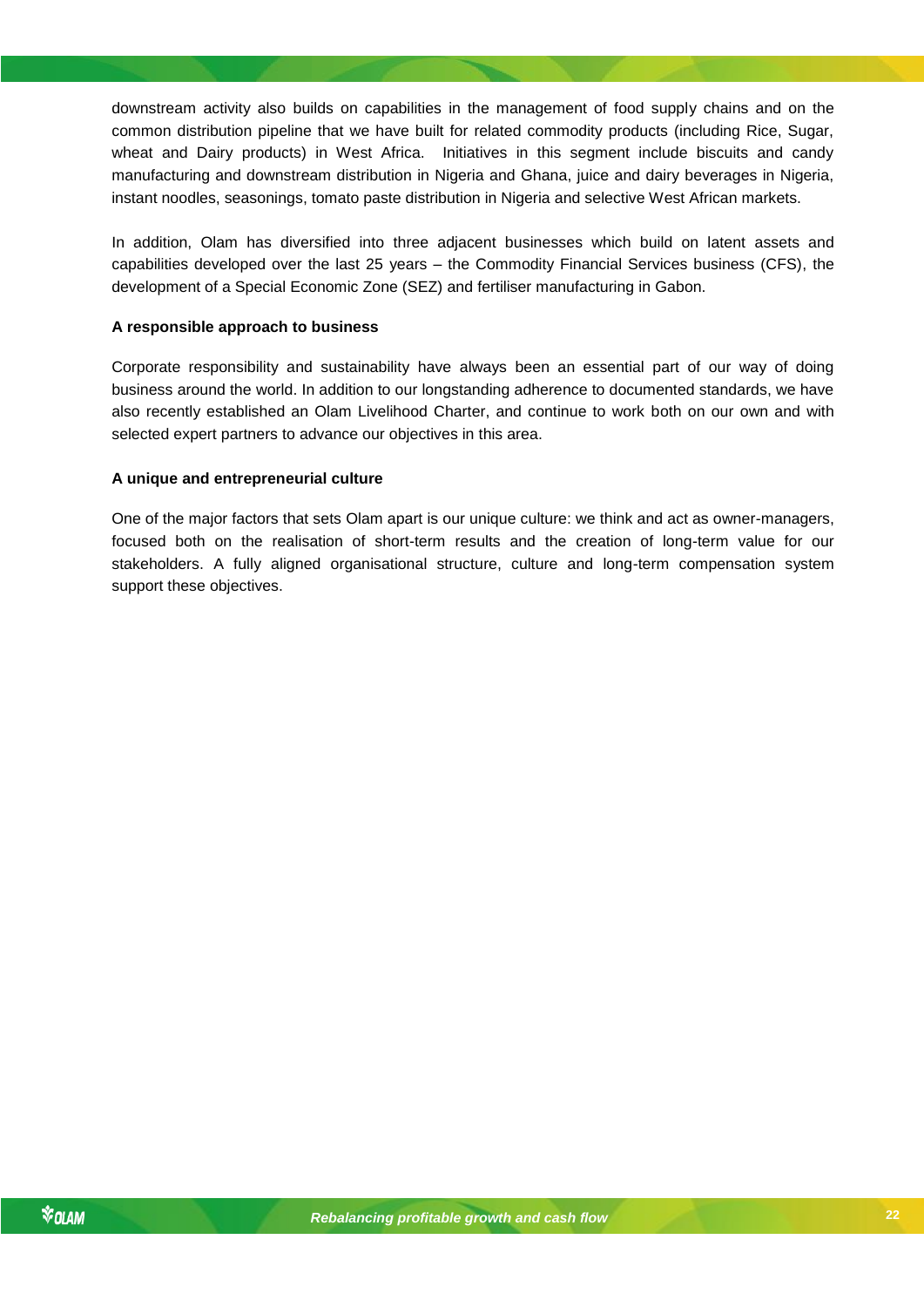# <span id="page-22-0"></span>**Business Segmentation and Reporting**

We organise Olam's operations into five business segments and three value chain segments for reporting purposes. The distribution of the 16 platforms across the business segments and the activities across the value chain segments are given below:

| <b>5 Business Segments</b>                                                   | <b>16 Platforms</b>                                                                                                                                           |  |  |  |
|------------------------------------------------------------------------------|---------------------------------------------------------------------------------------------------------------------------------------------------------------|--|--|--|
| Edible Nuts, Spices & Vegetable                                              | 1)<br>Edible Nuts (cashew, peanuts, almonds, hazelnuts and<br>sesame)                                                                                         |  |  |  |
| Ingredients (formerly known<br>as<br><b>Edible Nuts, Spices &amp; Beans)</b> | Spices & Vegetable Ingredients (including onion, garlic,<br>and tomato)                                                                                       |  |  |  |
| <b>Confectionery</b><br>&<br><b>Beverage</b><br><b>Ingredients</b>           | 3)<br>Cocoa<br>4)<br>Coffee                                                                                                                                   |  |  |  |
| <b>Food Staples &amp; Packaged Foods</b>                                     | 5)<br>Rice<br>6)<br><b>Sugar and Natural Sweeteners</b><br>7)<br>Grains (including wheat, corn and barley)<br>Palm<br>8)<br>9)<br>Dairy<br>10) Packaged Foods |  |  |  |
| <b>Industrial Raw Materials (IRM)</b>                                        | 11) Natural Fibres (cotton)<br>12) Wood Products<br>13) Rubber<br>14) Fertiliser supply chain<br>15) Special Economic Zone (SEZ)                              |  |  |  |
| <b>Commodity</b><br><b>Financial</b><br><b>Services</b><br>(CFS)             | 16) Commodity Financial Services<br>(Market-making,<br>risk<br>solutions<br>and<br>commodity<br>funds<br>management<br>management)                            |  |  |  |

| <b>3 Value Chain Segments</b>                             | <b>Value Chain Activity</b>                                                                                                                                                                                       |  |  |  |
|-----------------------------------------------------------|-------------------------------------------------------------------------------------------------------------------------------------------------------------------------------------------------------------------|--|--|--|
| (including<br>value<br>Chain<br>Supply<br>added services) | Includes all activities connected with origination, sourcing,<br>primary processing, logistics, trading, marketing (including<br>VAS) and risk management of agricultural products and the<br><b>CFS</b> business |  |  |  |
| <b>Upstream</b>                                           | Includes all activities relating to farming (annual row crops),<br>plantations (perennial tree crops), Dairy farming and forest<br>concessions                                                                    |  |  |  |
| <b>Midstream &amp; Downstream</b>                         | Includes all activities relating to secondary processing, contract<br>manufacturing, branded distribution, private label activities and<br><b>SEZ</b>                                                             |  |  |  |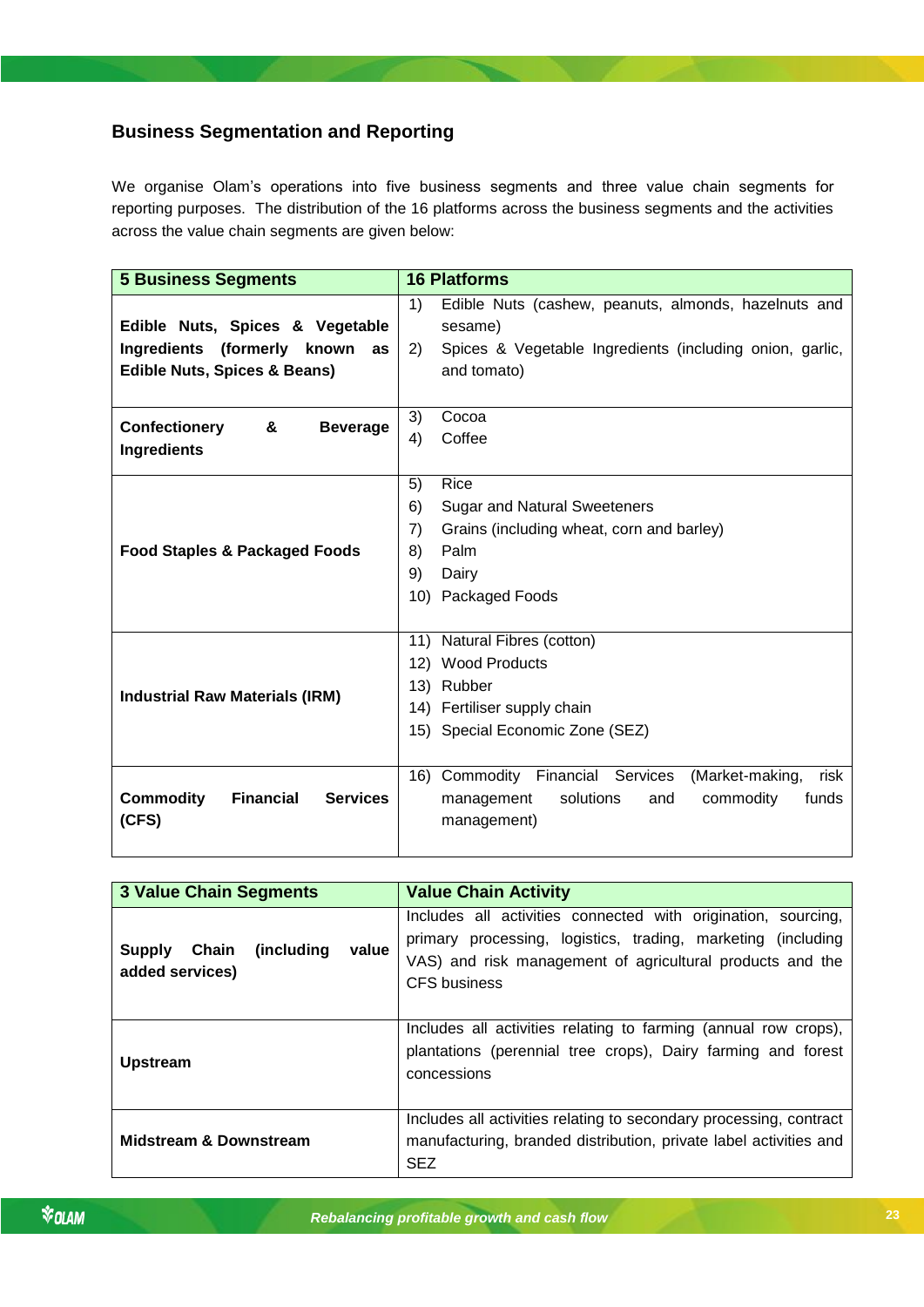The production of agricultural products is seasonal in nature. The seasonality of the products in our global portfolio depends on the location of the producing country. The harvesting season for most of the agricultural products for countries situated in the northern hemisphere generally falls between October and March. Countries in the southern hemisphere have harvesting seasons between April and September. It is also not unusual to experience both delays, as well as early starts, to the harvesting seasons in these countries in a particular year, based on weather patterns. In addition to an early or delayed harvesting season, the precise timing and size of arrivals of these products can also vary based on the farmers' selling decisions; these are mainly a function of the farmers' view on prices and inventory holding capacity. The majority of our origins are located in the northern hemisphere. Consequently, our earnings tend to be relatively higher in the first half of the year (January to June) compared to the second half of the year (July to December). Based on this seasonality, we have observed the distribution of our earnings in prior periods follow the schedule below:

| Q1          | Q2         | $1st$ Half | Q3          | Q4         | $2^{nd}$ Half |
|-------------|------------|------------|-------------|------------|---------------|
| Jan - March | Apr – June | Jan – June | July - Sept | Oct - Dec  | July – Dec    |
| $35 - 40%$  | $25 - 30%$ | $60 - 70%$ | $5 - 10%$   | $25 - 30%$ | $30 - 40%$    |

# <span id="page-23-0"></span>**Key Definitions**

The definitions for the financial terms used in the MD&A are as follows:

**Sales Volume:** There are no associated volumes for CFS and SEZ platforms

**Revenue**: Sale of goods and services

**Other Income**: Includes sale of scrap materials, commissions and claims income and fair value gain on investments held for trading. Negative goodwill, gain on sale of assets and other non-recurring, exceptional items which were presented as a part of Other Income are now classified as Exceptional Items

**Cost of Sales**: Cost of goods sold, shipping and logistics, commissions and claims expenses and the net measurement of derivative assets

**Overhead Expenses**: Employee benefit costs, manufacturing overheads, travel expenses and other direct expenses

**Other Operating Expenses**: Unrealised foreign exchange gain/loss and other expenses

**Net changes in fair value of biological assets:** Includes only operational changes in the fair value of biological assets. Non-operational changes (arising due to changes in the fair value model) which were formerly presented under this line item are now classified as Exceptional Items

**Exceptional Items**: One-off, non-recurring items, including negative goodwill and related transaction costs, gain/loss on sale of assets/business, gain/loss on buyback of bonds, impairment loss, nonoperational gain/loss from changes in fair value of biological assets, finance charges on pre-payment of loans and non-recurring business restructuring expenses. Tax expenses associated with these items are also presented as Exceptional Items. These items were earlier presented under Other Income, Cost of Sales, Overhead Expenses, Other Operating Expenses lines, Finance costs and Taxation.

**Operational PATMI**: Profit After Tax and Minority Interest (PATMI) excluding exceptional items

**EBITDA**: Earnings Before Interest, Tax, Depreciation and Amortisation (EBITDA) which includes minority interest and excludes exceptional items